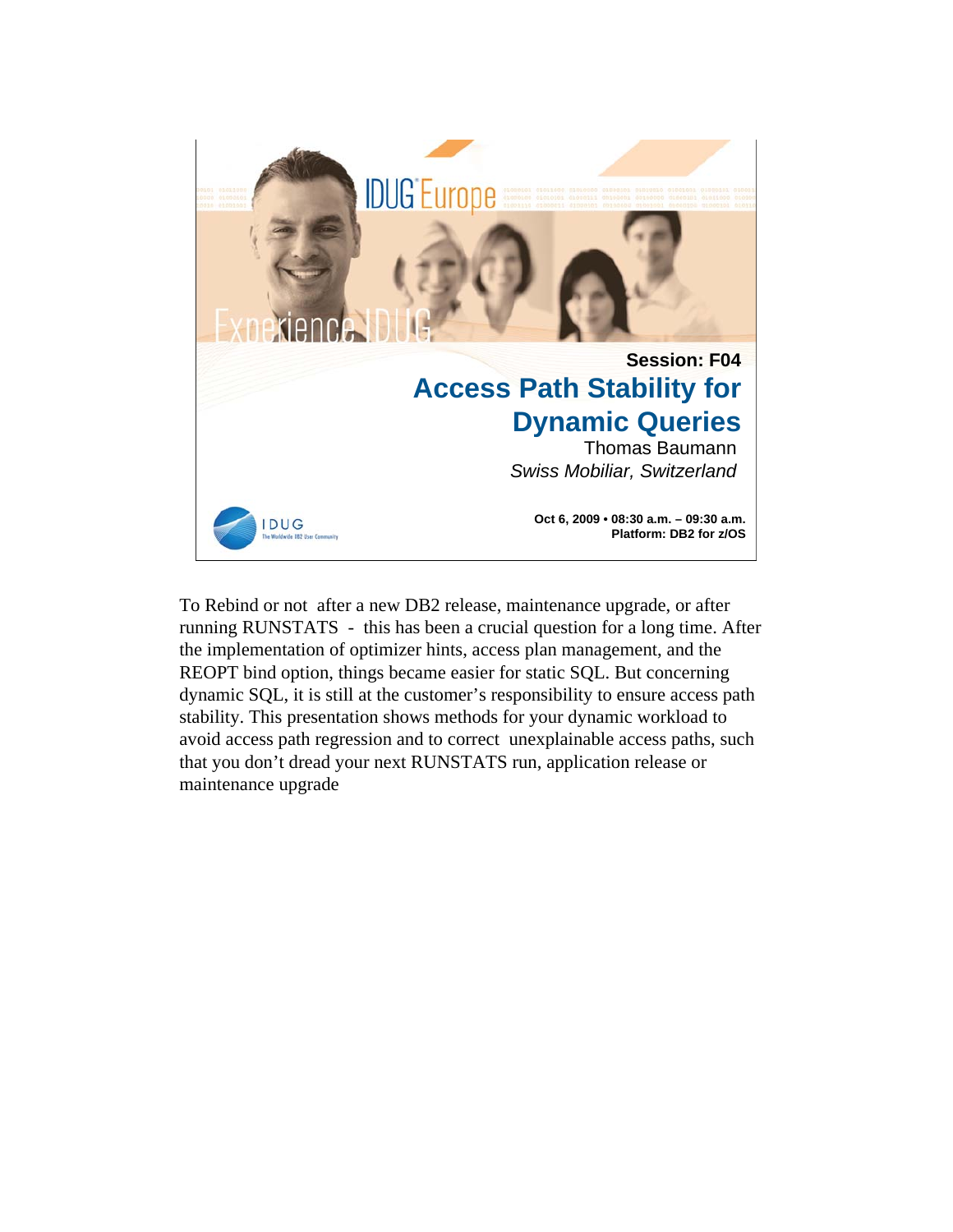

The following key points will be discussed:

- Causes of access path instability
- Access Path Fallback for static queries
- Limiting exposure to instability for dynamic queries
- Access Path corrections for dynamic queries
- Query Performance Management as a continuous process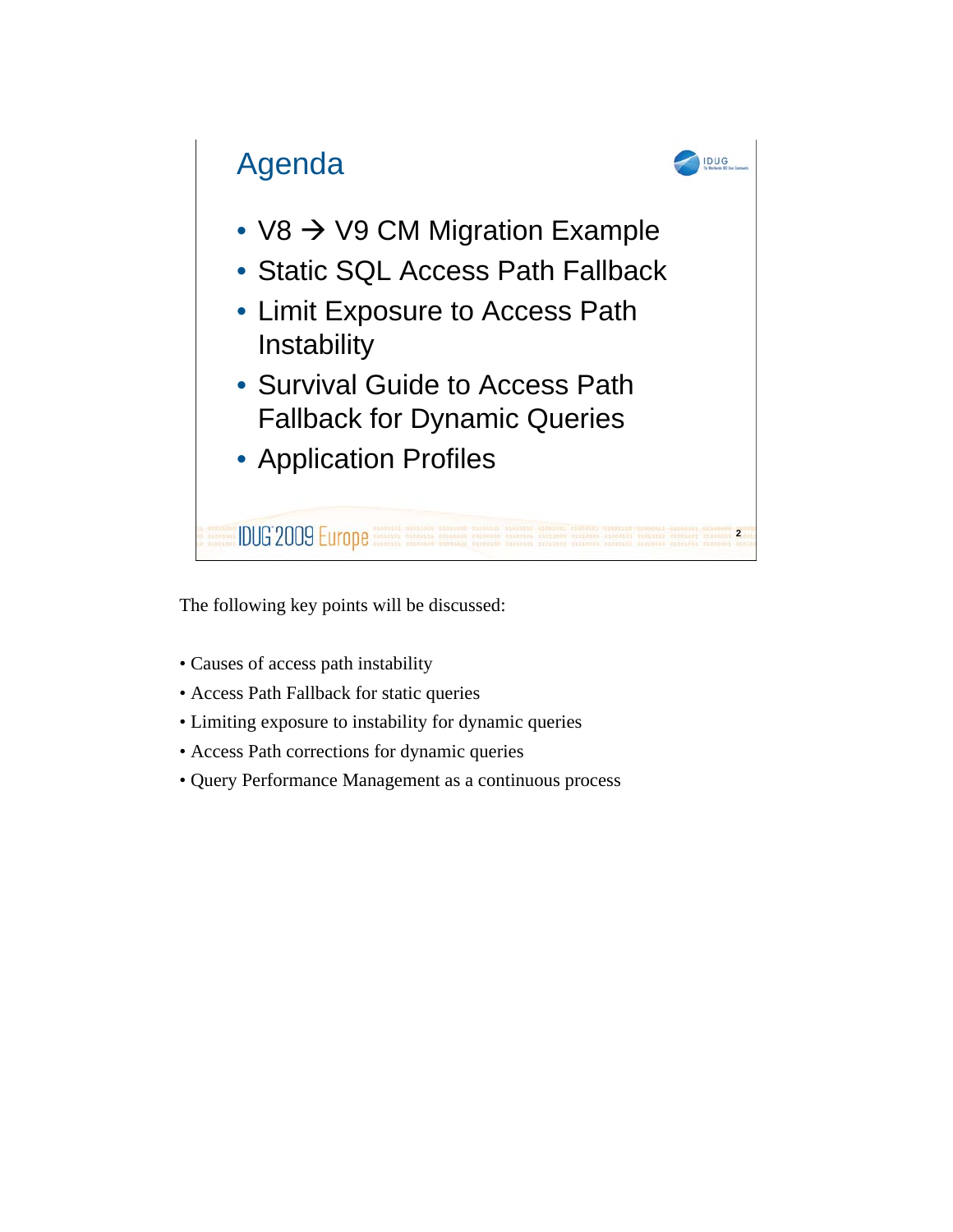

- Major insurer for all sectors.
- Leading property insurer.
- Leader in term insurance (private and occupential pensions).
- Reliable and expert partner.
- Mutual basis.
- Customers and employees share in our success.
- Continuity and a lasting relationship with policyholders.
- Committed to good corporate citizenship for the common good and the environment.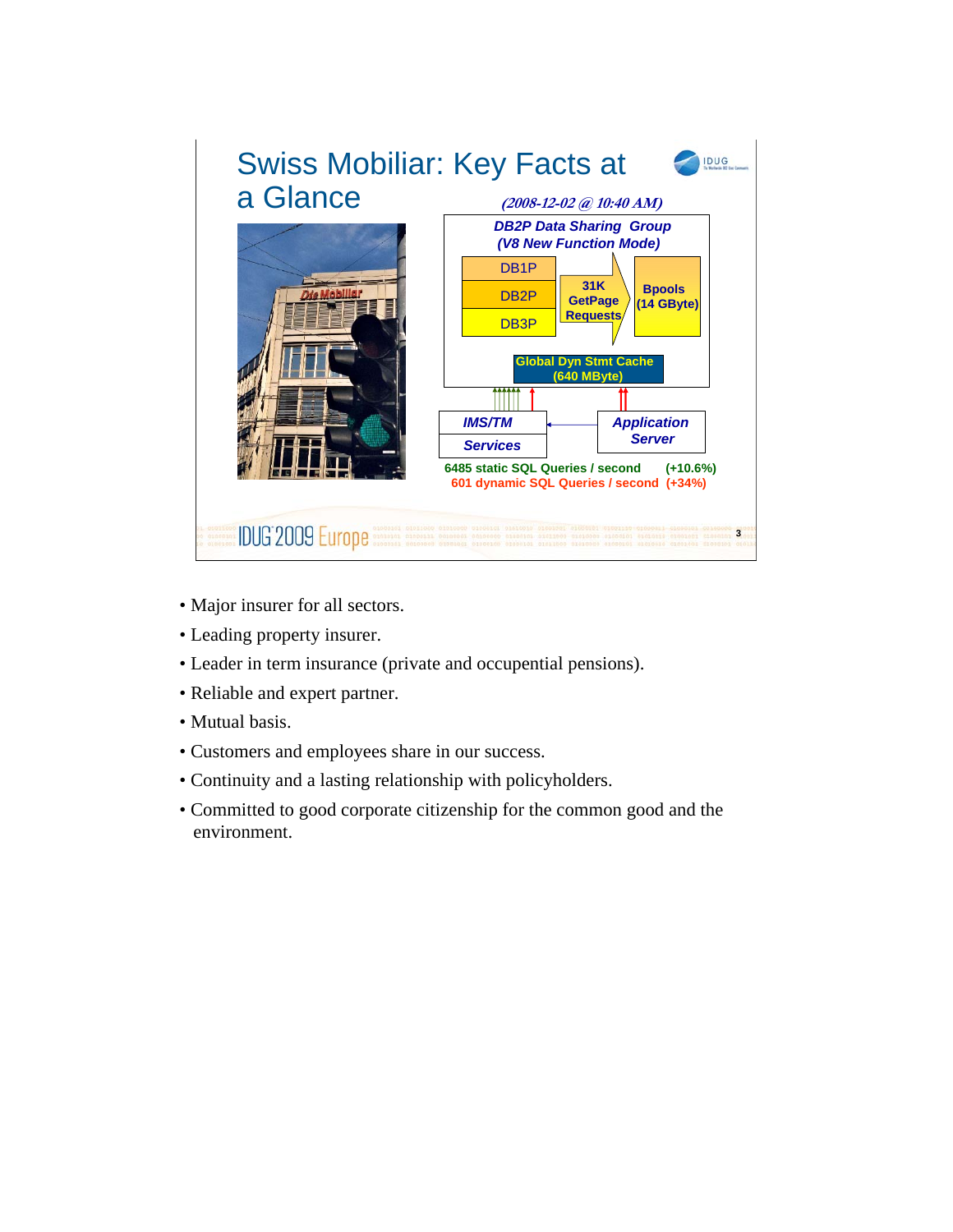

A standard disclaimer.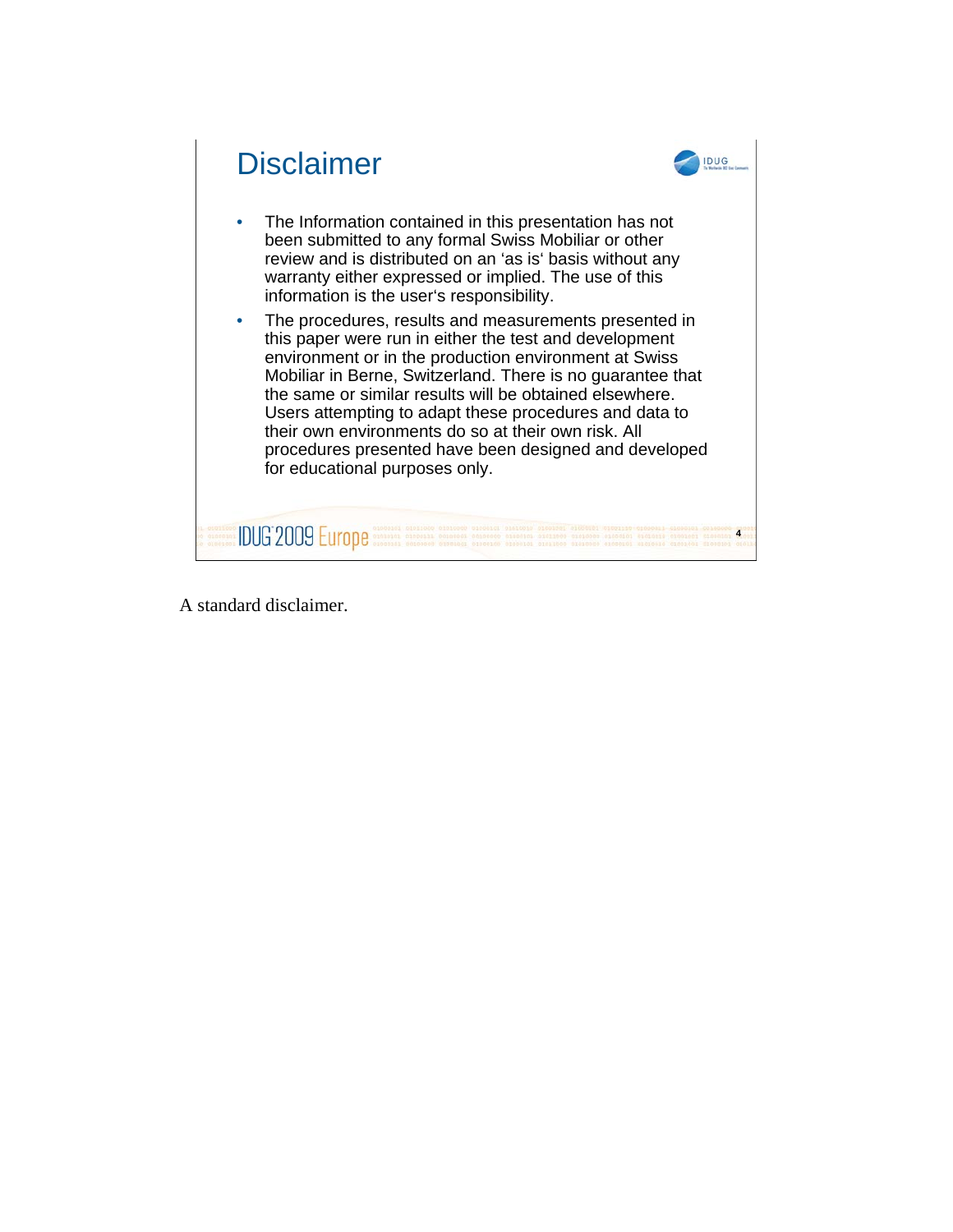

```
CREATE TABLE AQT230.APTABLE (
  LINENO INTEGER GENERATED ALWAYS as identity
  ,PROGNAME CHAR(28)
  ,VERSION CHAR(28)
 ,COLLID CHAR(28)
  ,QUERYNO INTEGER
  ,METHOD smallint
  ,CREATOR VARCHAR(128) NOT NULL
  ,TNAME VARCHAR(128) NOT NULL
  ,ACCESSTYPE CHAR(2) NOT NULL
 ,MATCHCOLS smallint NOT NULL
  ,ACCESSCREATOR VARCHAR(128) NOT NULL
  ,ACCESSNAME VARCHAR(128) NOT NULL
  ,INDEXONLY CHAR(1) NOT NULL
  ,PREFETCH CHAR(1) NOT NULL WITH DEFAULT); 
create index AQT230.aptable1 on AQT230.aptable (accesscreator, 
accessname) ;
create index AQT230.xaptable2 on AQT230.aptable(progname, collid, 
version, queryno);
CREATE TABLE AQT230.APID (
       PROGNAME CHAR(28)
       ,VERSION CHAR(28)
       ,COLLID CHAR(28)
       ,QUERYNO INTEGER
       ,APID LONG VARCHAR );
create index AQT230.xapid on AQT230.apid(progname, collid, version, 
queryno);
```
## LOAD PLAN\_TABLE data into APTABLE, then INSERT concatenation of APTABLE rows per query into APID

For further details of these steps, please e-mail to thomas.baumann@mobi.ch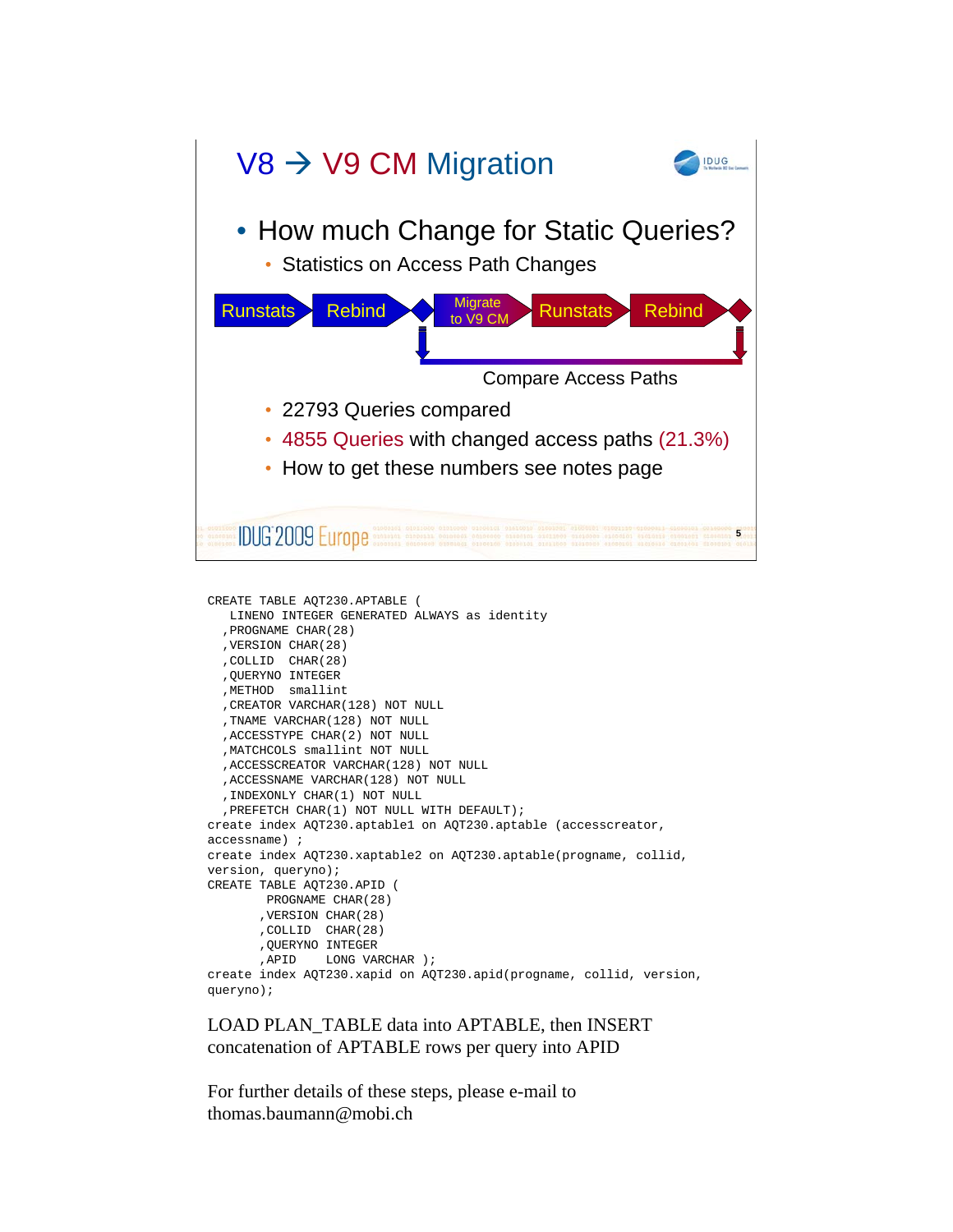

In DB2 z/OS V9.1, sequential prefetch will be replaced by dynamic prefetch in many cases. If we interpret an access path which differs in the prefetch column only (change from 'S' to 'D') as identical, the number of changed access paths decreases from 21.3% to 17.7%.

For indexes, that contain either many duplicate key values or key values that are highly clustered in reverse order, cost estimation that is based purely on CLUSTERRATIOF can lead to repetitive index scans. In the worst case, an entire page could be scanned one time for each row in the page. DB2 access path selection can avoid this performance problem by using a cost estimation formula based on DATAREPEATFACTORF statistic to choose indexes. Whether DB2 will use this statistic depends on the value of the STATCLUS subsystem parameter:

STATCLUS=STANDARD: Runstats sets DATAREPEATFACTORF=-1 STATCLUS=ENHANCED: Runstats updates DATAREPEATFACTORF

STATCLUS=ENHANCED is the default value for V9.1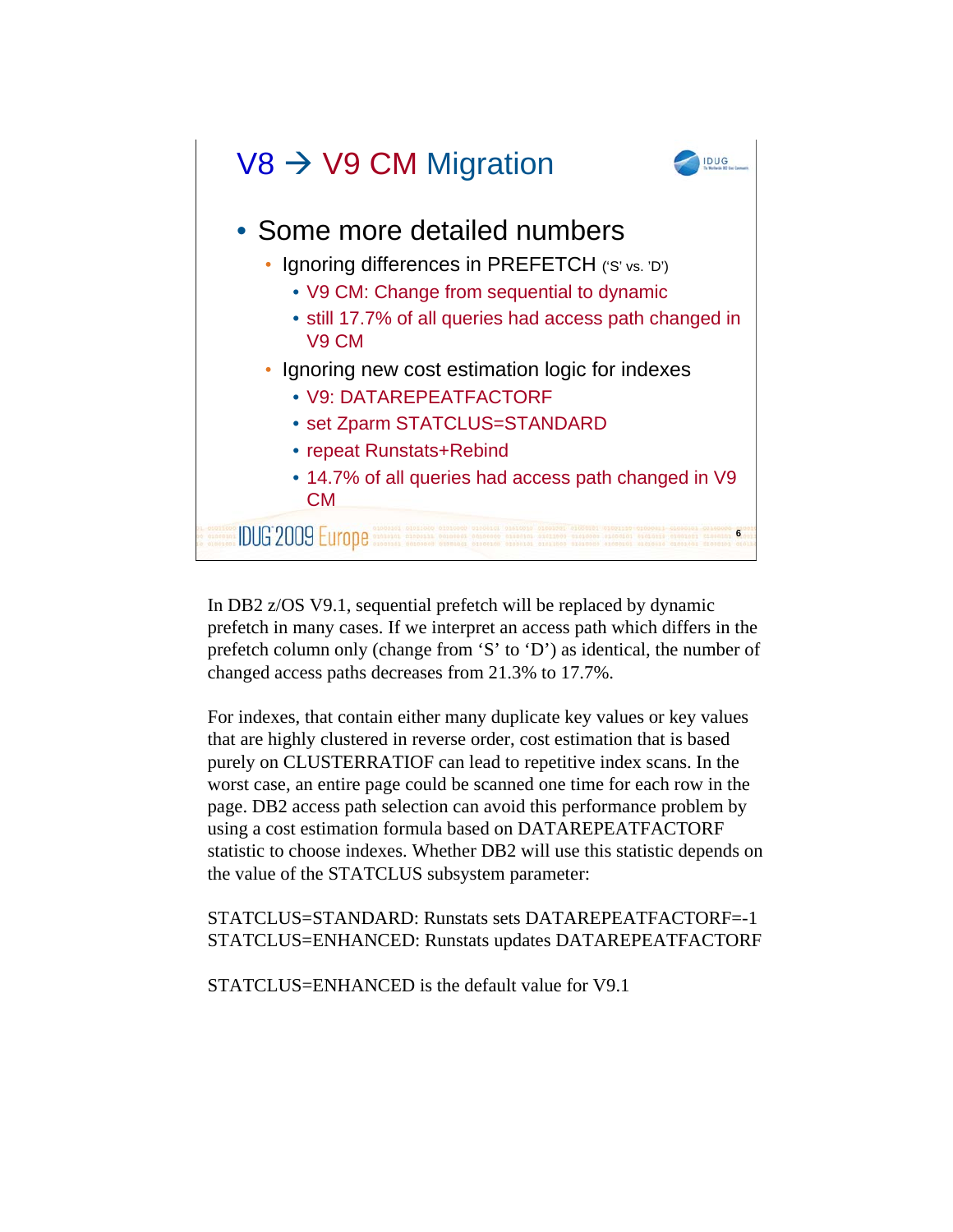

```
-- SELECT NO OF QUERIES WITH CHANGED ACCESS PATHS
SELECT COUNT(*)
FROM AQT230.APID_V8 V8, AQT230.APID_V9 V9
WHERE V8.PROGNAME= V9.PROGNAME
 AND V8.COLLID = V9.COLLID
 AND V8.VERSION = V9.VERSION
 AND V8.QUERYNO = V9.QUERYNO
 AND V8.APID <> V9.APID
```

```
-- SHOW OLD AND NEW ACCESS PATHS FOR QUERIES
-- WITH CHANGED ACCESS PATHS
SELECT V8.PROGNAME, V8.COLLID, V8.VERSION,
       V8.QUERYNO, V8.APID AS AP_OLD, 
       V9.APID AS AP_NEW
FROM – same as query above
```

```
-- SELECT NO OF DIFFERENT ACCESS PATHS
SELECT COUNT(DISTINCT APID) FROM AOT230.APID V8;
SELECT COUNT(DISTINCT APID) FROM AQT230.APID_V9;
```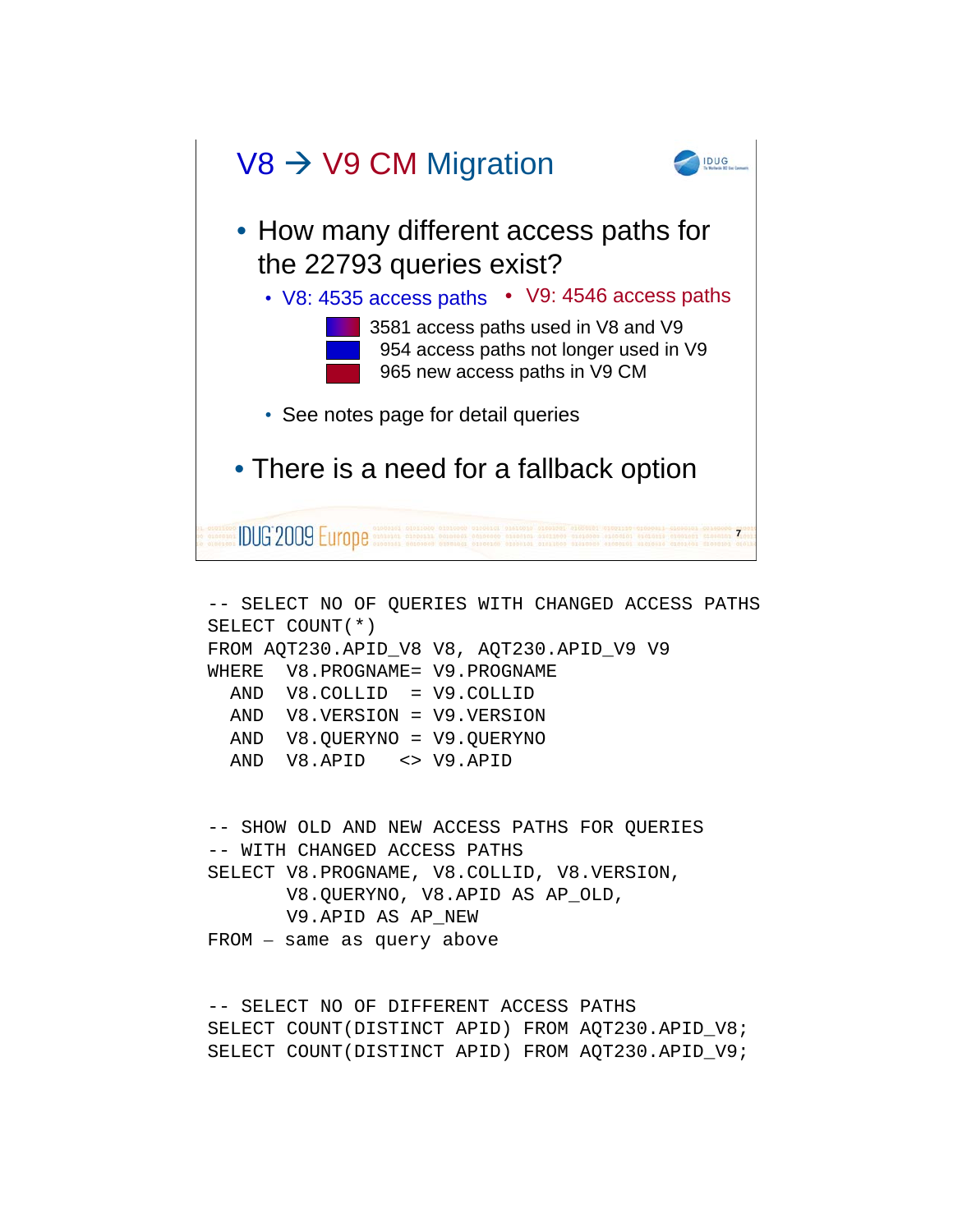

You can use package copies to automatically save pertinent catalog table and directory records when you rebind an existing package. If a performance regression occurs after you rebind a package, you can fall back to the older copy of the package.

You can use package copies with regular packages, non-native SQL procedures, external procedures and trigger packages.

Issue a REBIND PACKAGE or REBIND TRIGGER PACKAGE command, and specify the PLANMGMT option.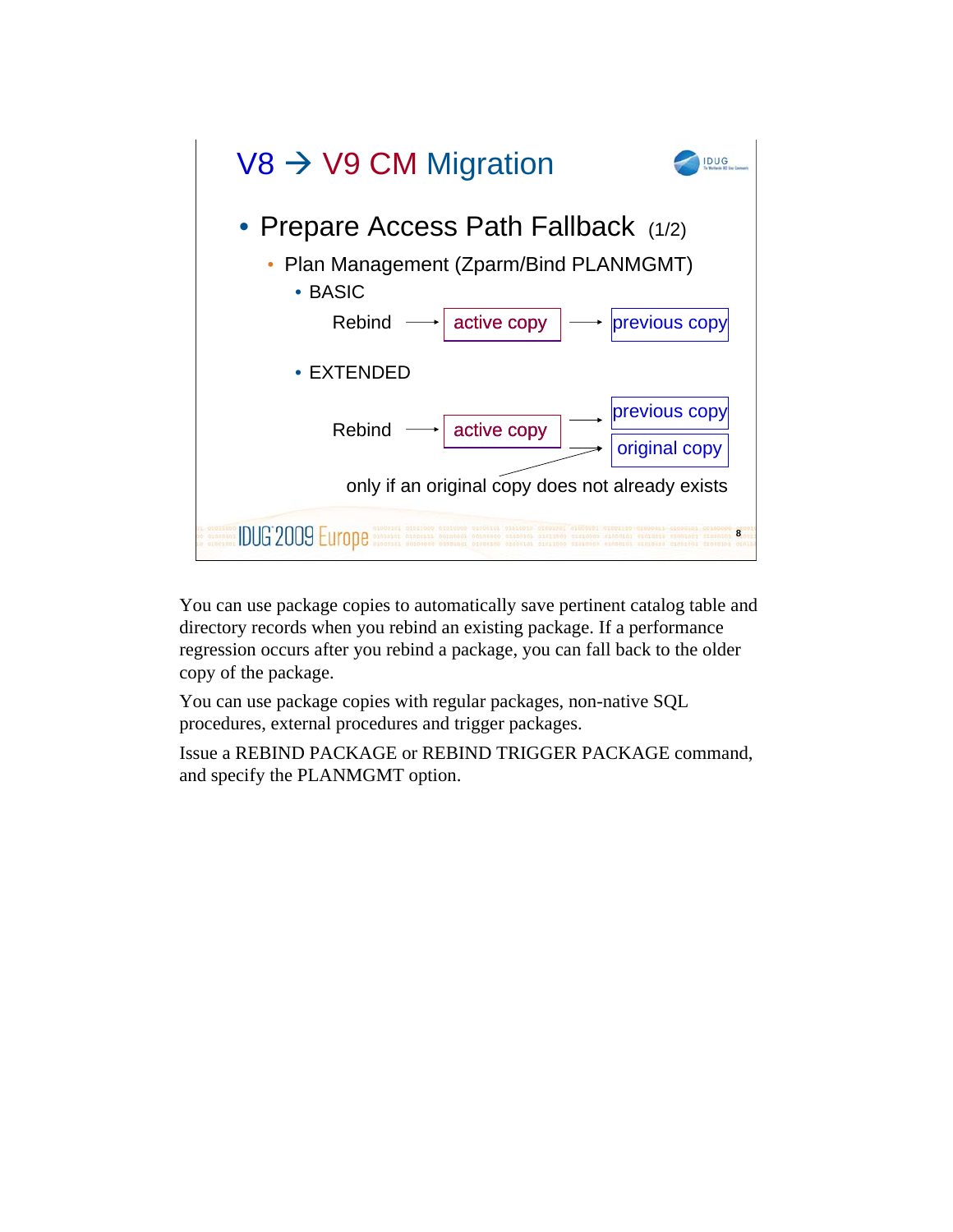

If you use package copies when you rebind a package, you can revert to a saved copy of the package if you encounter performance regression after rebinding the package.

You can switch to a previous copy of the package only if you specified PLANMGMT (BASIC) or (EXTENDED) with the REBIND PACKAGE or REBIND TRIGGER PACKAGE statement. You can switch to an original copy of the package only if you specified PLANMGMT (EXTENDED).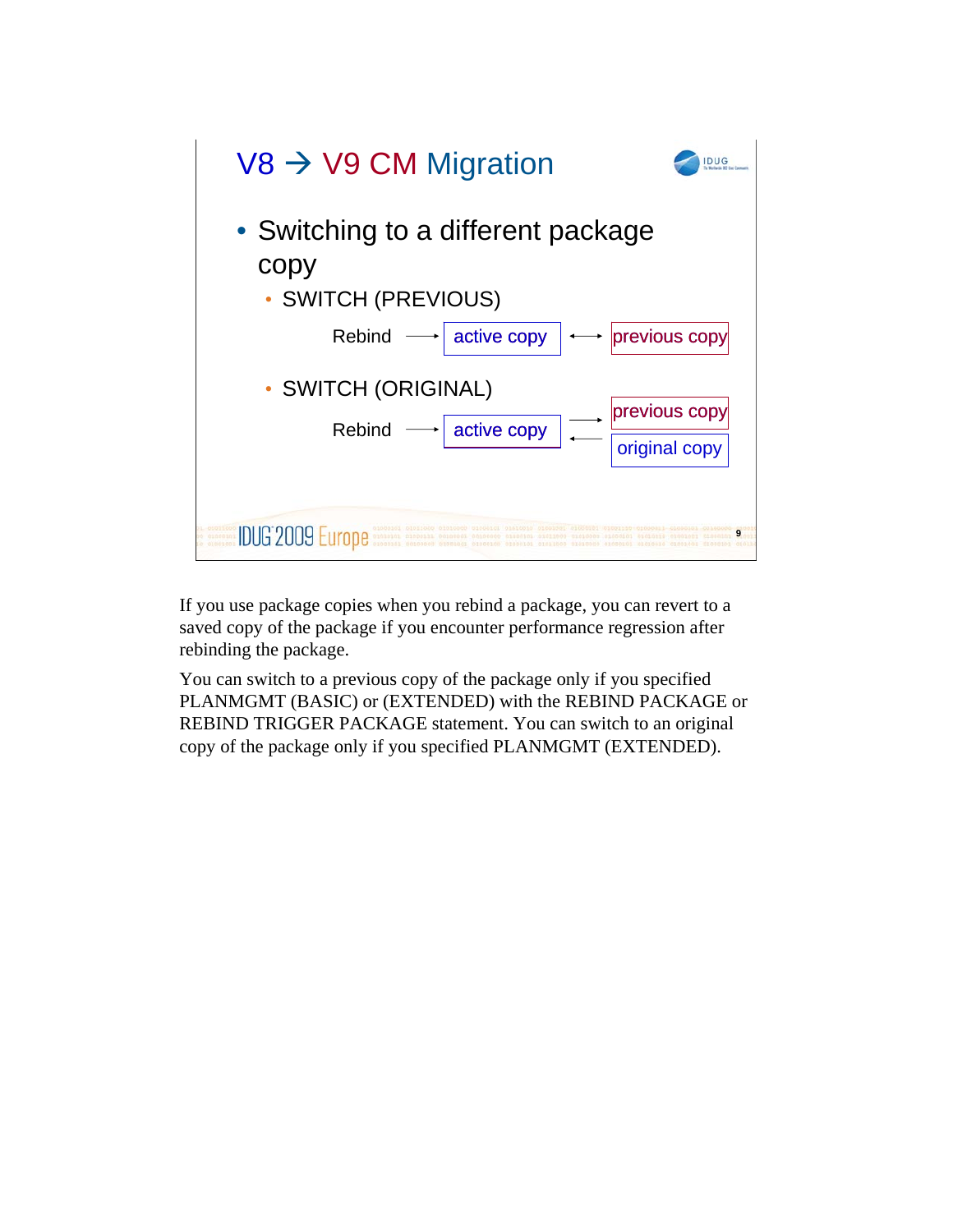

```
SELECT DISTINCT P1.NAME, P3.BINDTIME, P3.CREATOR
FROM SYSIBM.SYSPACKAGE P1, SYSIBM.SYSPACKAGE P3
WHERE P1.NAME=P3.NAME
  AND P1.OPTHINT<>''
  AND P3.OPTHINT= ''
  AND P1.BINDTIME < P3.BINDTIME
  AND P3.BINDTIME > '2009-01-07-00.00.00.000000'
  AND NOT EXISTS
  (SELECT 1 FROM SYSIBM.SYSPACKAGE P2
  WHERE P1.NAME=P2.NAME
    AND P2.OPTHINT=''
    AND P1.BINDTIME < P2.BINDTIME
    AND P1.COLLID = P2.COLLID
    AND P3.COLLID = P2.COLLID
    AND DATE(P2.BINDTIME) < DATE(P3.BINDTIME))
  AND NOT EXISTS
  (SELECT 1 FROM SYSIBM.SYSPACKAGE P4
  WHERE P3.NAME=P4.NAME
    AND P4.OPTHINT <> ''
    AND P3.BINDTIME < P4.BINDTIME
    AND P3.COLLID = P4.COLLID
    AND DATE(P3.BINDTIME) < DATE(P4.BINDTIME)) ;
```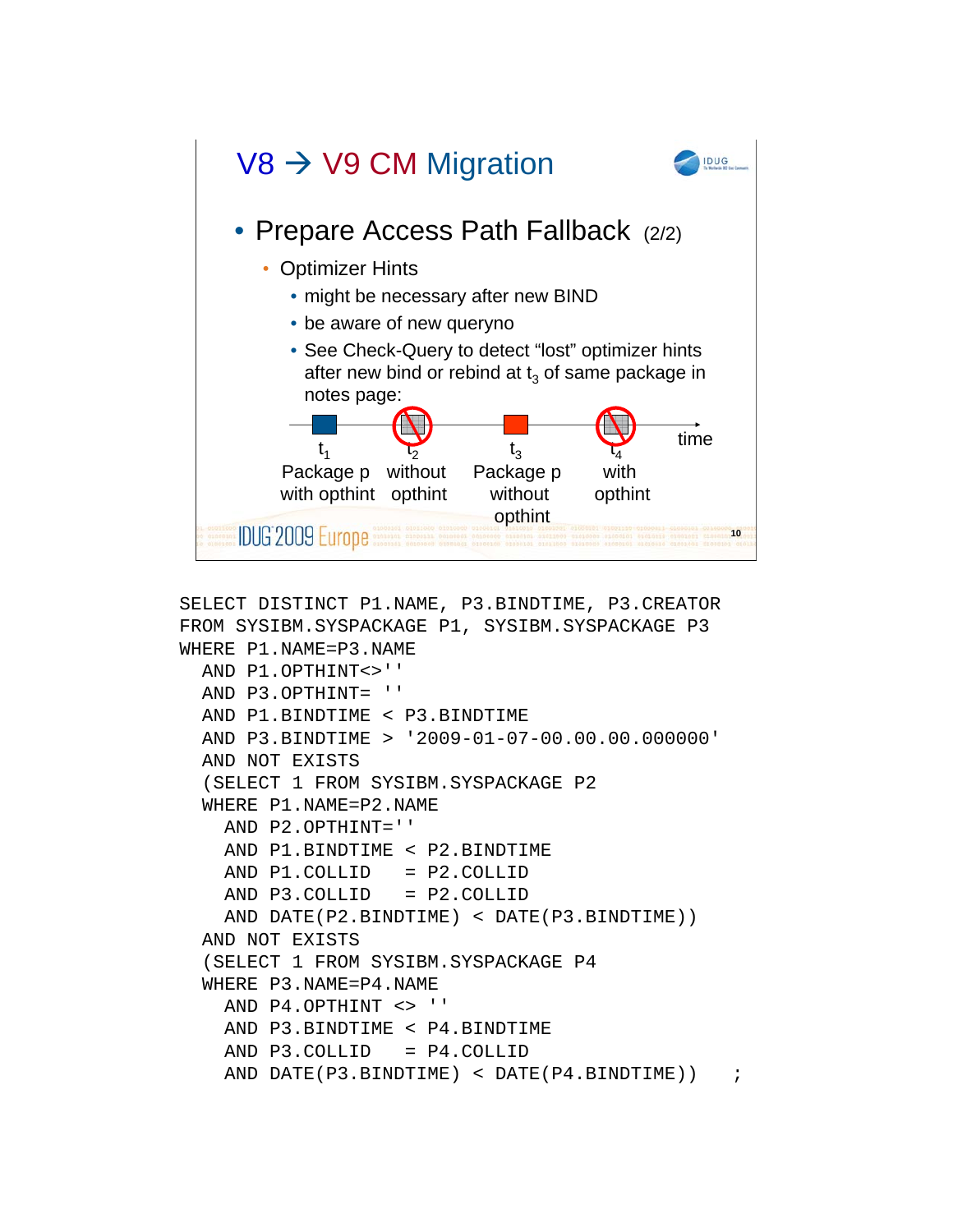

The diagram shows that queries with a high predicted CPU usage were more likely to change access paths at V9 migration. This is good news (these access paths should become faster after migration), but there is still a high percentage of changes (13%) for queries with PROCMS=1 as predicted CPU time.

The following query reports the number of changed access paths for one of the CPU-prediction-intervals shown in the diagram:

```
SELECT COUNT(*)
FROM AQT230.APID_V8 V8, AQT230.APID_V9 V9,
DB2WVIEW.DSN_STATEMNT_TABLE PROC1
WHERE V8.PROGNAME=V9.PROGNAME
  AND V8.COLLID =V9.COLLID
  AND V8.VERSION =V9.VERSION
  AND V8.QUERYNO =V9.QUERYNO
  AND V8.PROGNAME=PROC1.PROGNAME
  AND V8.QUERYNO =PROC1.QUERYNO
  AND V8.COLLID =PROC1.COLLID 
 AND DATE(PROC1.EXPLAIN_TIME) = '20.11.2008'
  AND PROC1.PROCMS BETWEEN 2 AND 10
  AND V8.APID <> V9.APID
```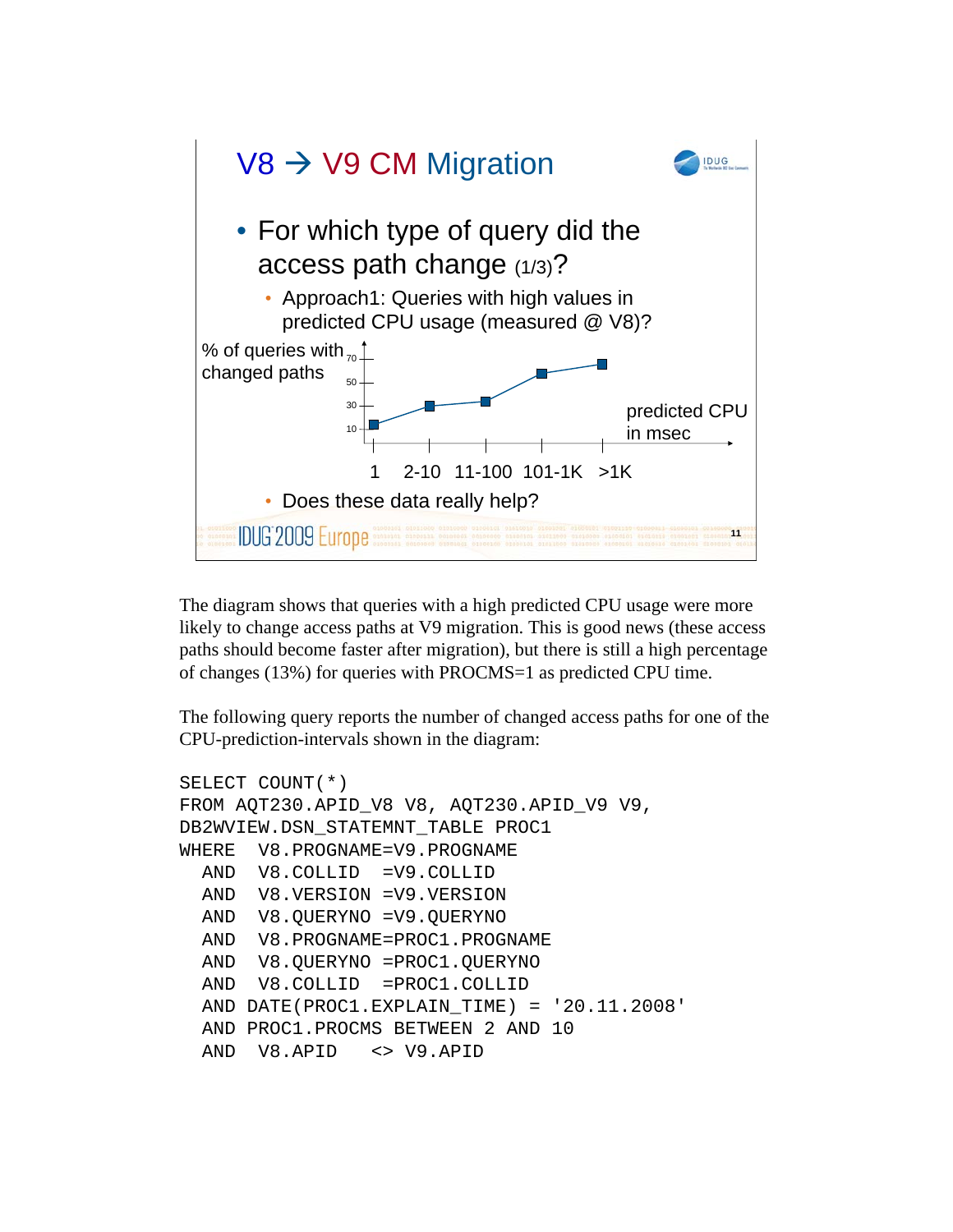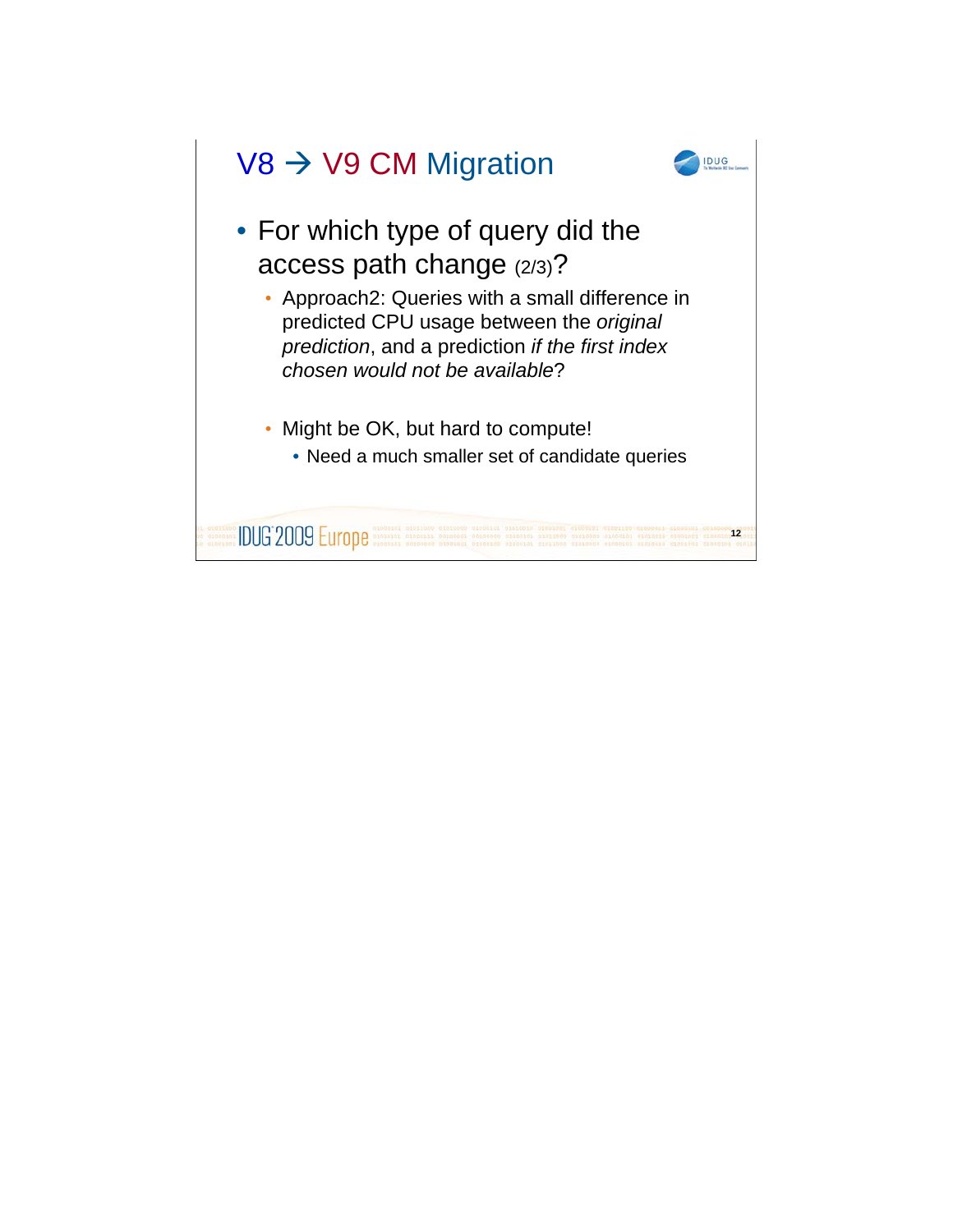

Queries with a large difference in predicted vs. used CPU, either with a

o high ratio (> 5) of used/predicted CPU, or

o low ratio  $(< 0.5)$  of used/predicted CPU

are most likely to have the access path changed. Queries that run slower than predicted are candidates for query tuning analysis, independent of maintenance upgrade, release change or updated catalog statistics.

From the perspective of access path stability, queries which run faster than predicted need more attention, because an access path change might increase the response time of such queries.

There are many possible reasons for large differences in prediction vs. Run time, among others:

- o unknown data skew
- o lack of correlation statistics
- o optimistic range predicate estimates
- o lack of knowledge of number of required rows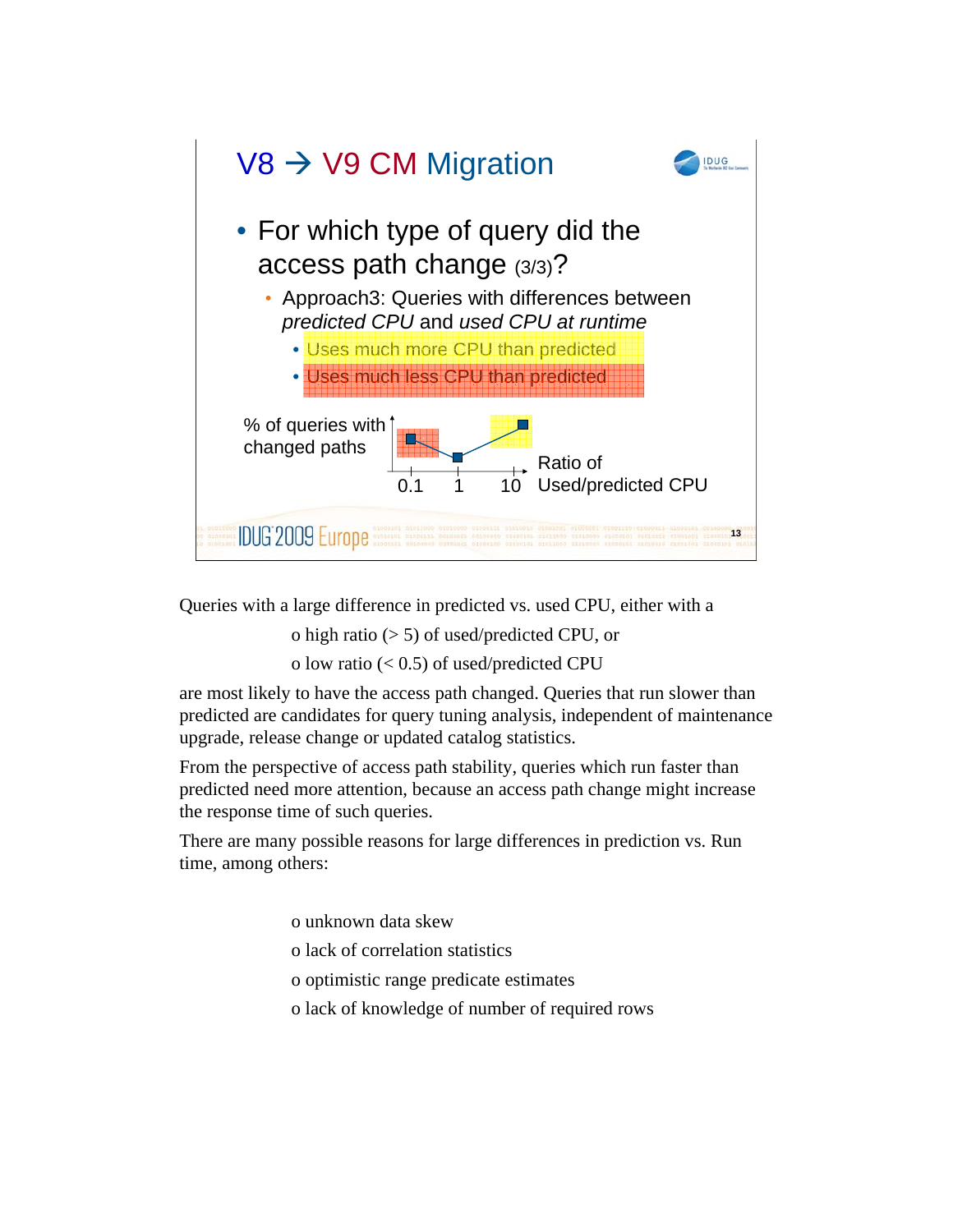

The query shown above could benefit from V9.1's new histogram statistics, and therefore provide a better access path once these statistics data has been collected:

## RUNSTATS .... HISTOGRAM [NUMQUANTILES 10]

As there are only a few rows in the contracts table with values of TYPE outside the selected scope (but with values such as 2000), histogram statistics would clearly show that a tablespace scan would be much more efficient than an access path using an index on the TYPE column.

Until V8, it was more efficient to code explicit values in an IN list in order to direct the optimizer to statistics on discrete values.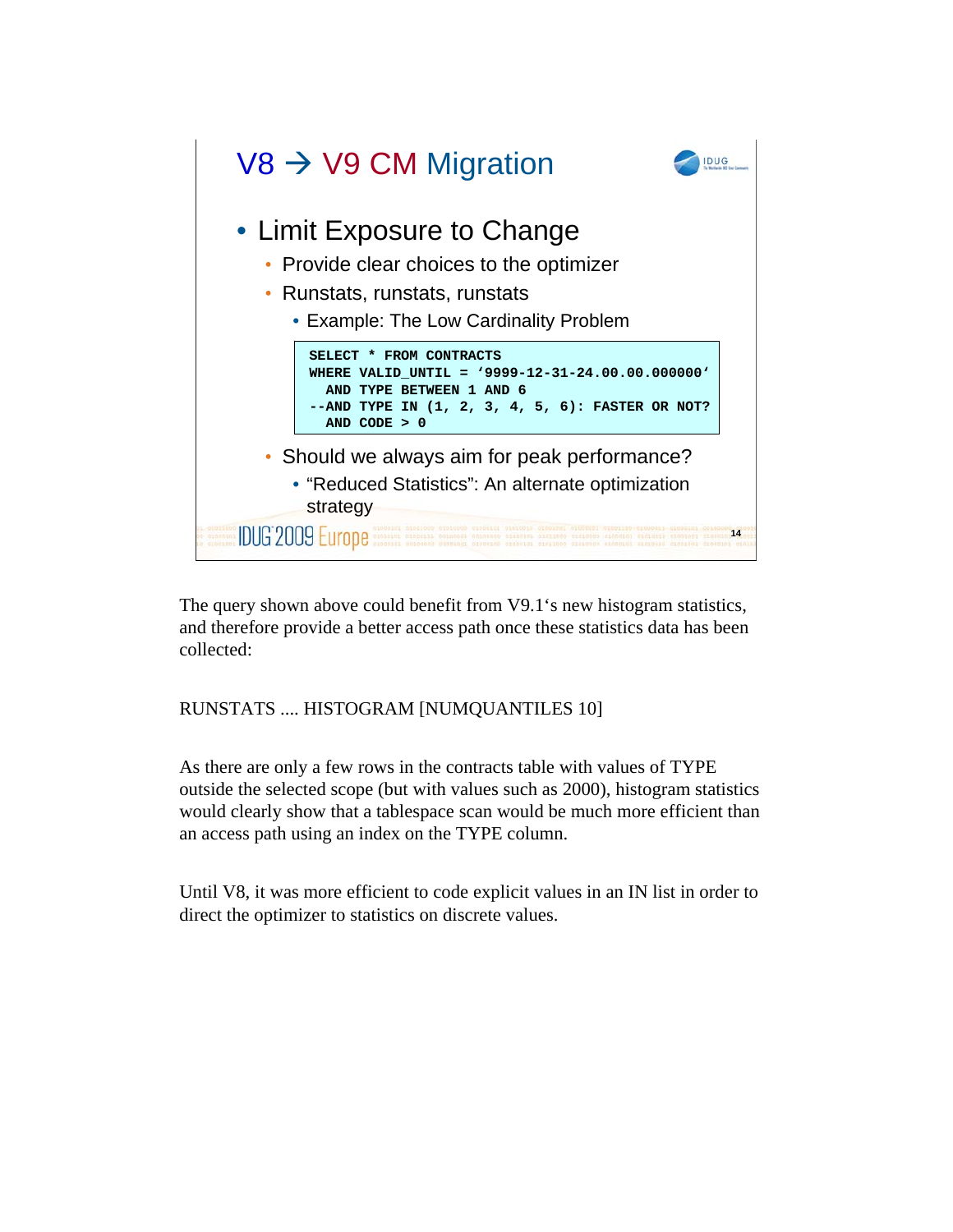

The following query updates SYSIBM.SYSINDEXES in order to set the same value for all indexes of the same table:

```
create table nlevels (tbcreator char(8),
tbname varchar(128), nlevels integer);
create index xnlevels on nlevels (tbcreator, 
tbname);
insert into nlevels (tbcreator, tbname, nlevels)
select tbcreator, tbname, ceiling(avg(nlevels))
from sysibm.sysindexes
where tbcreator IN (...);
group by tbcreator, tbname;
update sysibm.sysindexes i set nlevels =
(select n.nlevels from nlevels n where 
i.tbcreator=n.tbcreator
 and i.tbname=n.tbname)
where tbcreator IN (...) ;
update sysibm.sysindexes set clusterratiof=0.95
where tbcreator IN (...) ;
```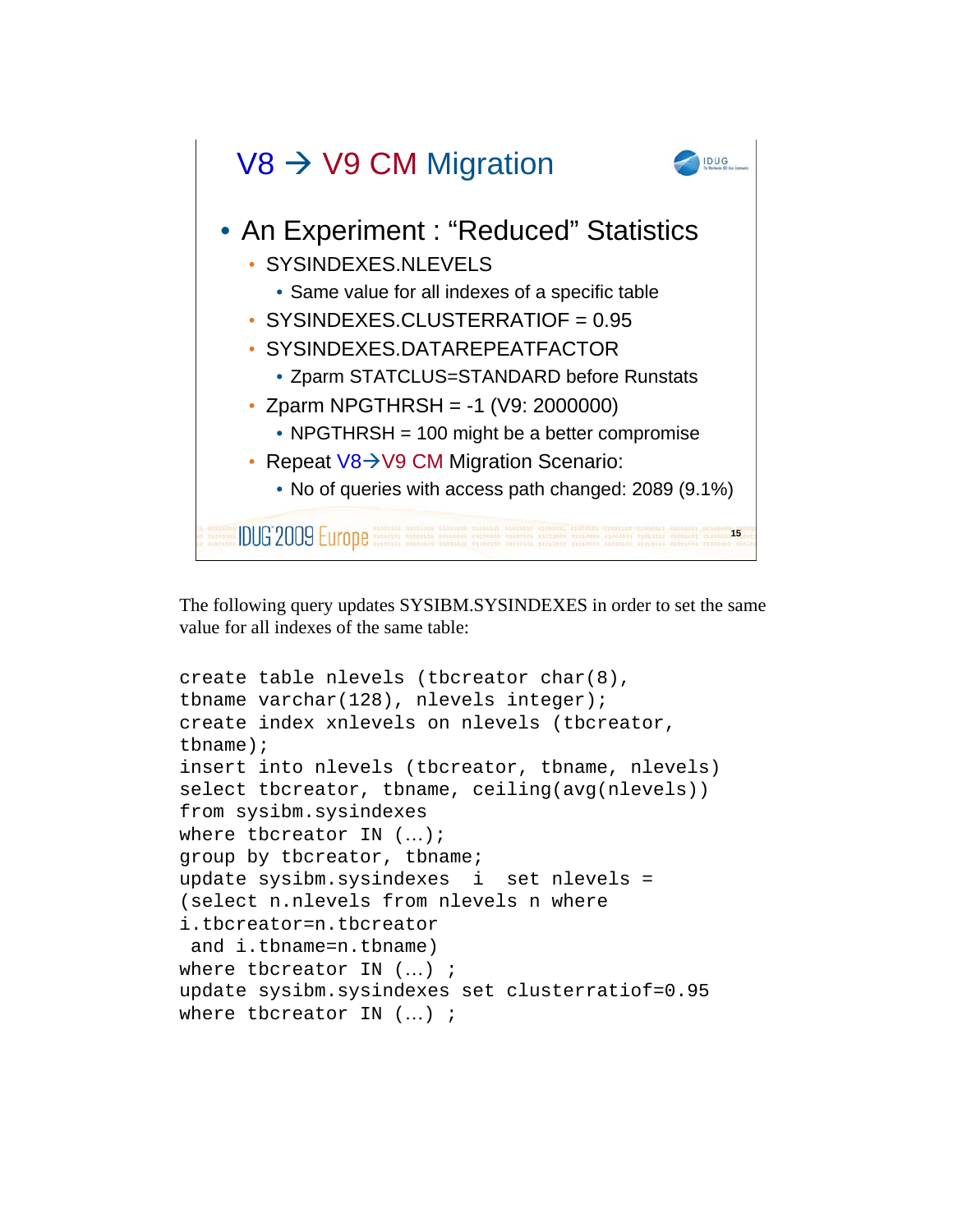

One of the main problems of dynamic SQL tuning is the aggregation of performance information. DB2 for z/OS V8's EXPLAIN STMTCACHE ALL delivers raw data on a very granular level that needs to be aggregated into statement groups.

At Swiss Mobiliar, we group all statements into statement groups according to their access paths used at run time. Thresholds and analysis will be applied to these statement groups: This allows the user to quickly identify the access paths which need attention and improvement, without even looking at the query text itself.

We have developed a framework around the EXPLAIN STMTCACHE ALL query, which aggregates the executed queries among their access paths. We named this framework 'M3' according to a powerful car produced and tuned by BMW. M3 guides the user through a comprehensive tuning methodology for evaluating the performance of a database. Key performance metrics are measured, and the users are given a comprehensive analysis of their dynamic SQL workload and a number of tuning ideas.

M3 is available at no cost at Swiss Mobiliar (e-mail to: thomas.baumann@mobi.ch).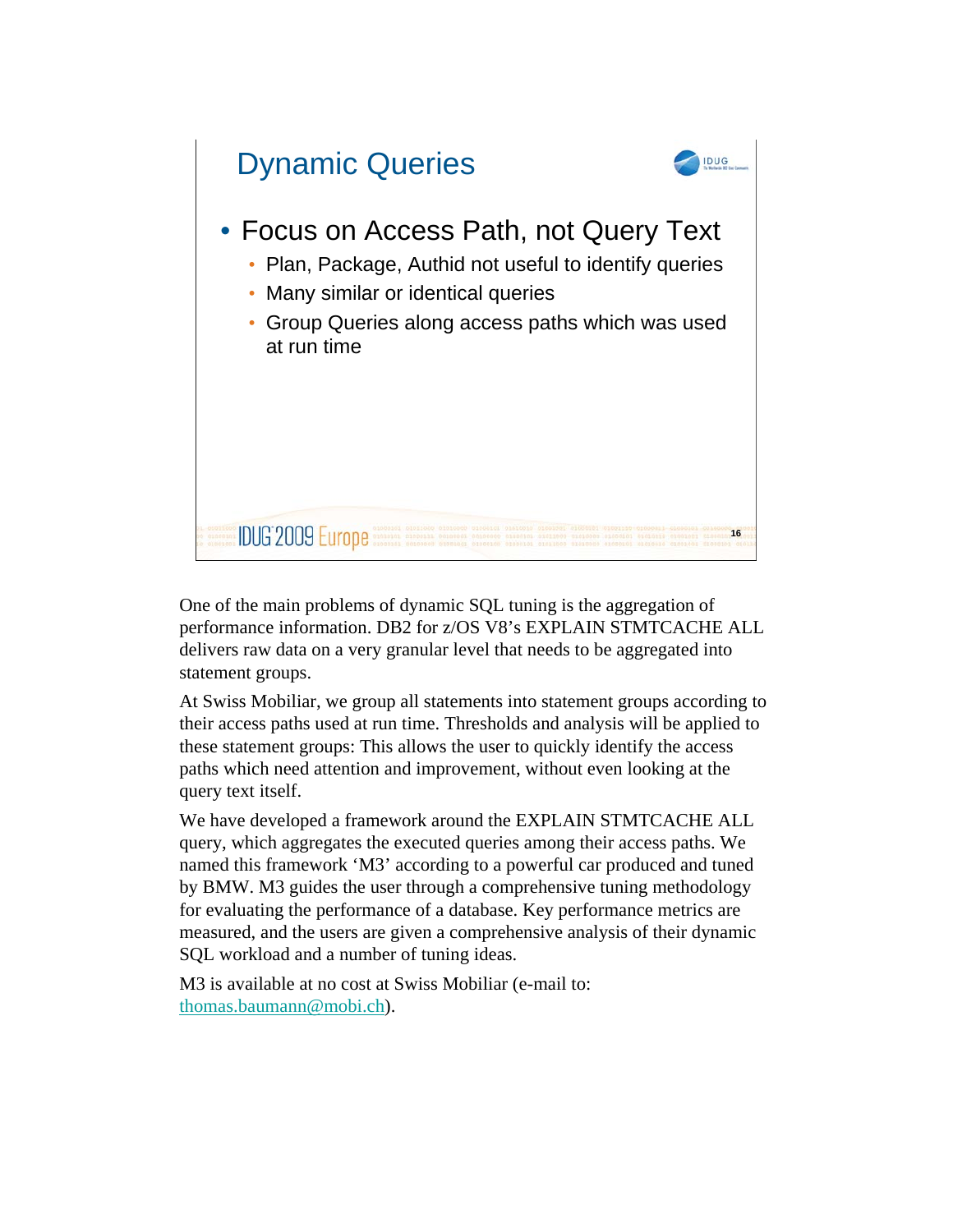

The DSN\_STATEMENT\_CACHE\_TABLE is also populated with a STMTID column, which contains a unique value for each row. Using this value in several EXPLAIN STMTCACHE STMTID queries (one for each stmtid), the PLAN\_TABLE and DSN\_STATEMNT\_TABLE will also be populated – with optimizer information taken directly from the dynamic statement cache. There is no re-evaluation of the access path at this moment, it's just about writing out the stored access path (and cpu consumption preview respectively) information.

Eventually, we join the three tables according to the stmtid, and produce performance information grouped by access path.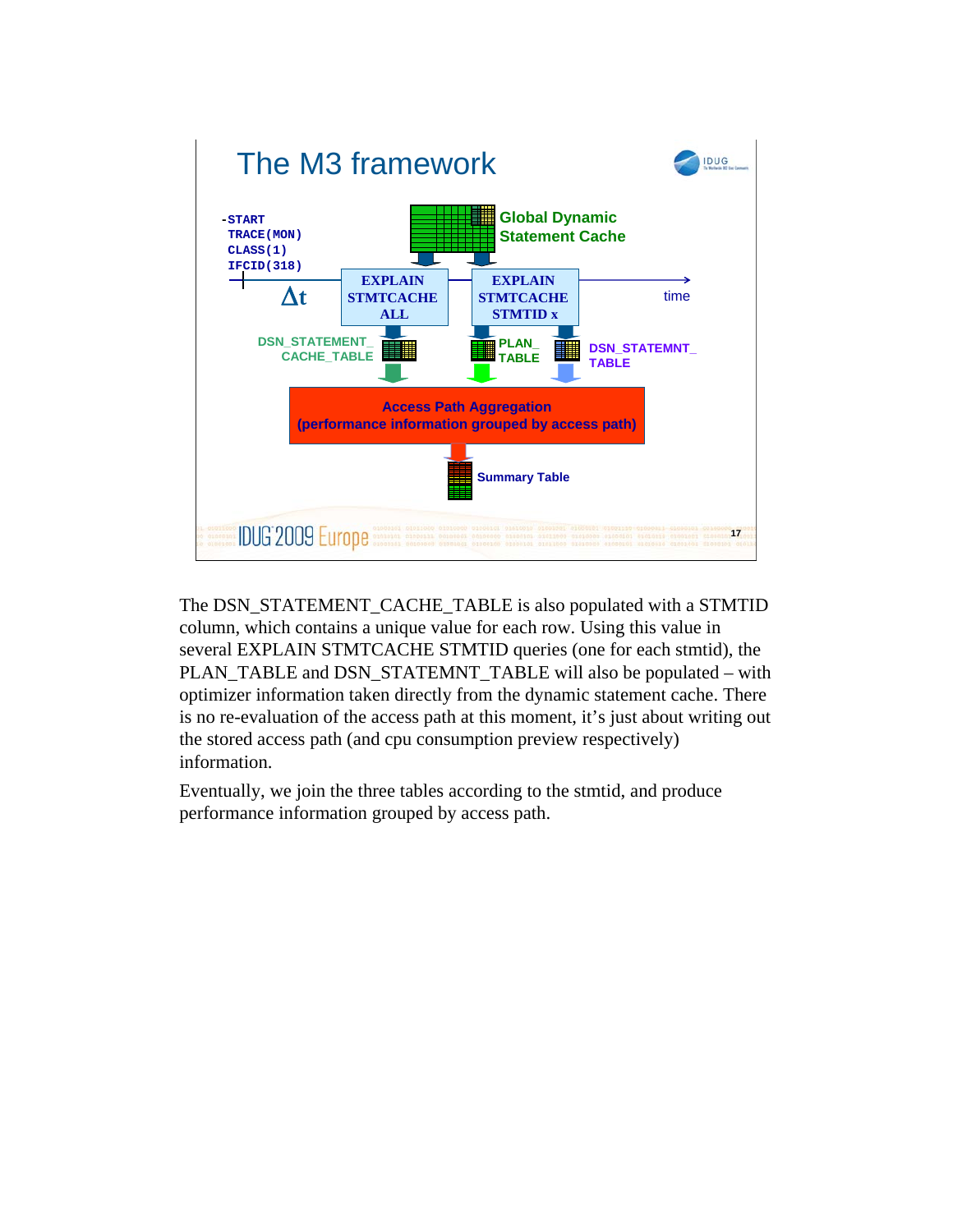

If your organization manages dozens of applications and hundreds of databases, wouldn't you like to be able to quickly determine if your dynamic SQL statements require your team's attention?

If there is a poor performance or inefficiency problem, M3 will find it and bring it to your attention. M3 guides the user through a comprehensive tuning methodology for evaluating the performance of a database. Key performance metrics are measured, and the users are given a comprehensive analysis of their dynamic SQL workload and a number of tuning ideas.

The overview report represents the latest time interval's measurements, compared with the previous one. It quickly identifies tuning opportunities, and highlights problem regions which require further attention.

A Dynamic SQL Performance Score, like a Credit Score, is also provided so that you can quickly understand your workload's health and efficiency. You no longer need to digest dozens of metrics and indicators.

Detail reports provide further details to the overview report. They can be executed by any SQL query processor and need no further adjustment.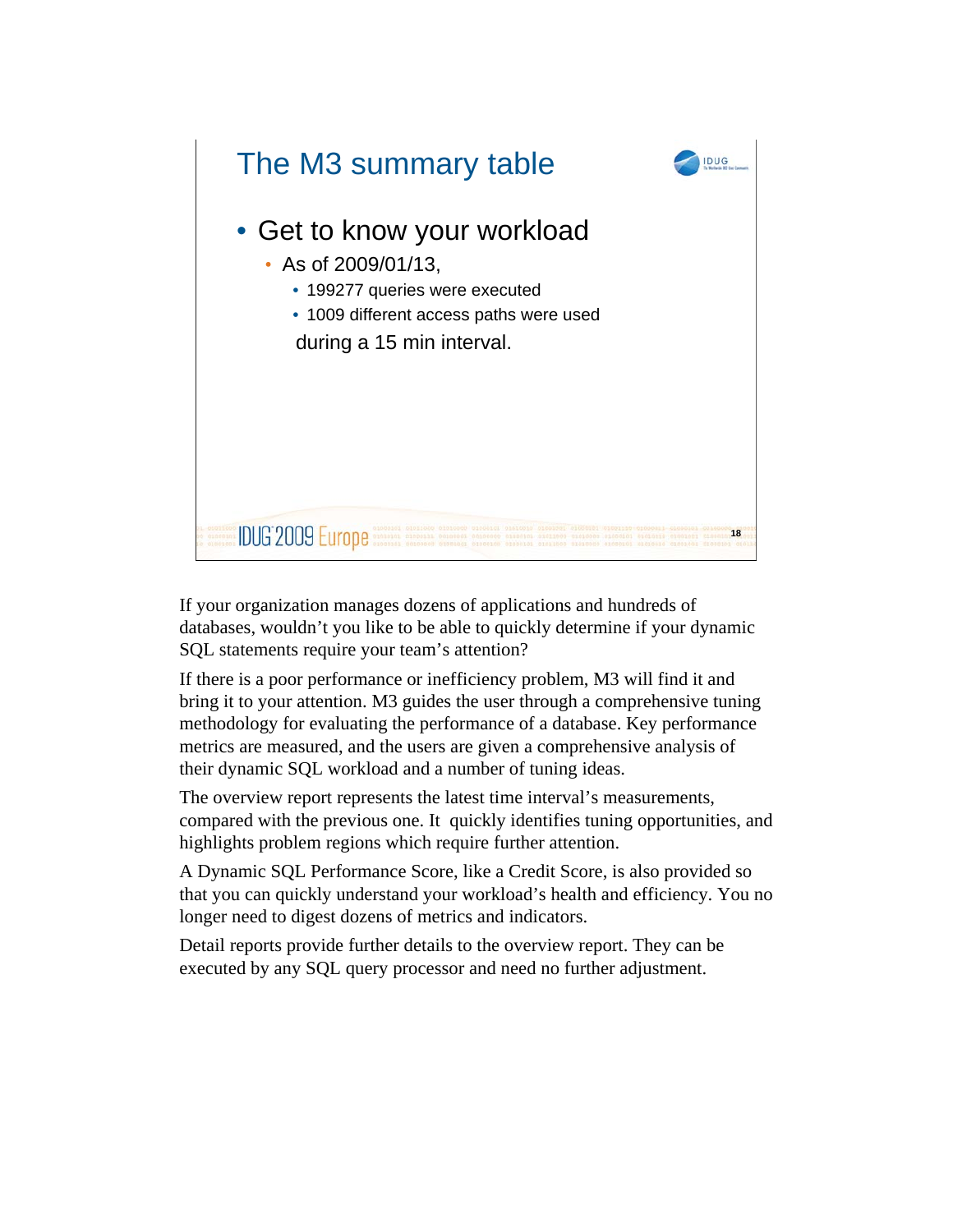

The summary table is divided into three different parts:

The first – red – part highlights emergency performance issues which should be addressed immediately, such as queries from hell or repetitive queries with literals instead of parameter markers.

The second – yellow – part identifies access paths which need analysis and probably improvement, but not as an emergency action.

The third - green – part illustrates global performance numbers such as the average cpu usage per query etc.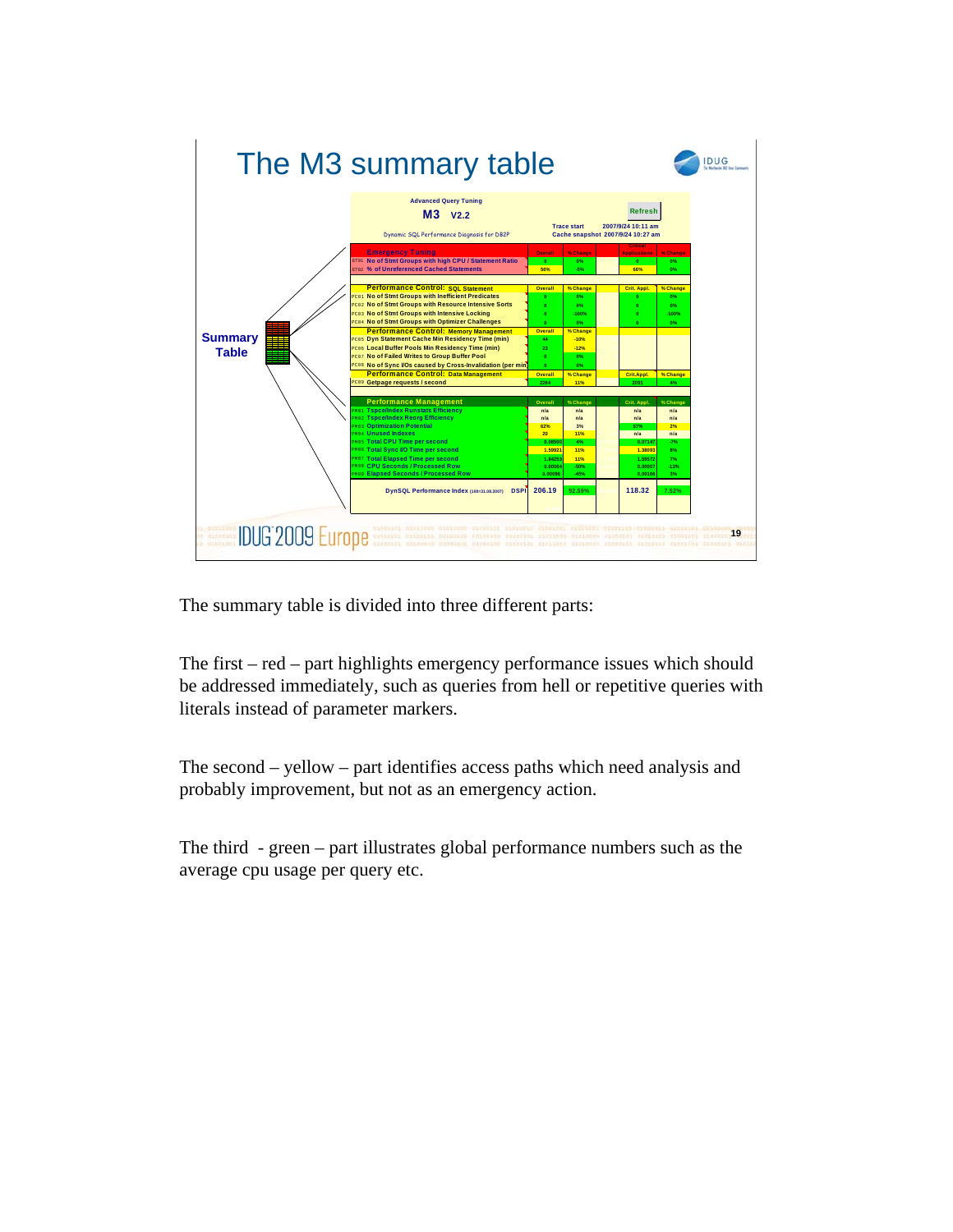| M <sub>3</sub> resources                                                                                                                                                               |         | <b>DUG</b>                                                                                                                                                                                                                    |    |
|----------------------------------------------------------------------------------------------------------------------------------------------------------------------------------------|---------|-------------------------------------------------------------------------------------------------------------------------------------------------------------------------------------------------------------------------------|----|
| Stepname Procstep Errortxt<br>Sel                                                                                                                                                      |         | <b>EXPLAIN STMTCACHE ALL</b><br>(23894 statements)<br>cc<br>CPU-Time                                                                                                                                                          |    |
| HJRQAS84 QAS84<br><b>M3CLNUP</b><br><b>M3STATR</b><br><b>M3COUNT</b><br><b>M3EXPL0</b><br><b>M3STOTR</b><br>M3APA1<br>M3APA2<br>M3APA3<br>M3EXPL1<br><b>M3APTAB</b><br><b>DSNUPROC</b> | HIGH CC | 0:00.02<br>o<br>0:01.15<br>Ω<br>0:00.02<br>0<br>0:00'00<br>Ω<br>0:03.49<br>0<br><b>0:00.02</b><br>0<br>0:00.15<br>Ω<br>0:00.04<br>4<br>0:0001<br>0<br><b>EXPLAIN</b><br>0:16.36<br>Θ<br>Θ<br>0:00.41<br><b>STMTCACHE</b><br>Θ |    |
| <b>M3APID</b><br>M3FREOTB DSNUPROC<br><b>M3SUMMRY</b><br><b>M3CRITIC</b><br>HJROAS88 OAS88<br><b>IDUG 2009 Euro</b>                                                                    |         | 0:56.26<br><b>STMTID x</b><br>0:00.09<br>Θ<br>(executed 6306 times,<br>0:02.50<br>Θ<br>once for every statement<br>0:06.78<br>Ω<br>with stat $exec > 0$ )<br>0:00.02<br>n                                                     | 20 |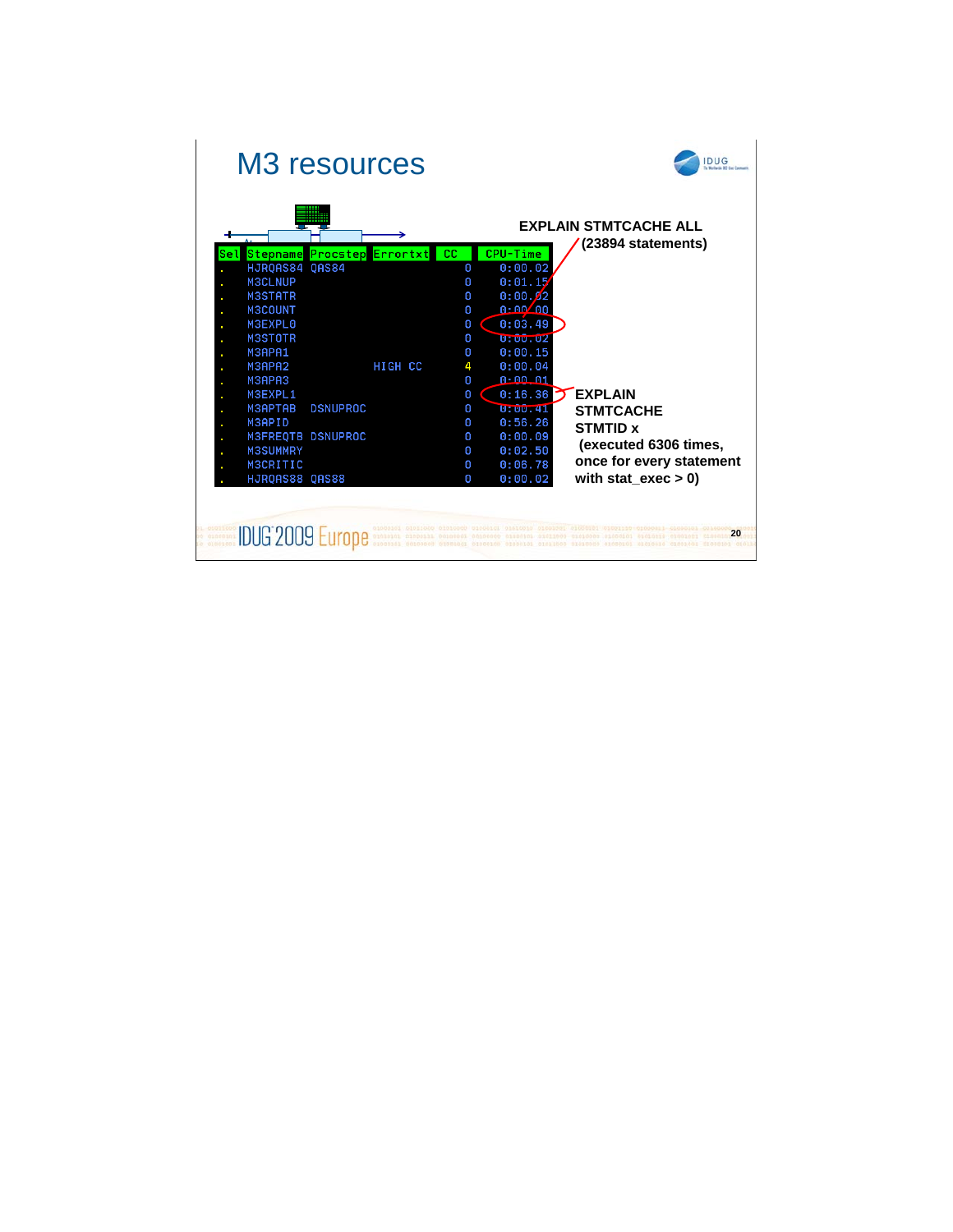

"If you compare the driver's intended direction (by measuring steering angle) to the vehicle's actual direction (by measuring lateral acceleration, vehicle rotation, and individual road wheel speeds) and detect when the vehicle is not going where the driver is steering, DSC (dynamic stability control) intervenes and applies the brakes to individual wheels asymmetrically."

That's what BMW says about electronic stability control.

Translated to DB2 and access stability, it means:

"If you compare the optimizer's estimated access path cost (by measuring dsn\_statemnt\_table.procsu) to the query's actual performanc numbers (dsn\_statement\_cache.stat\_cpu and other measurements) and detect when the runtime numbers are different from what was predicted, the DBA intervenes and applies corrections to the access path or the statistics collected."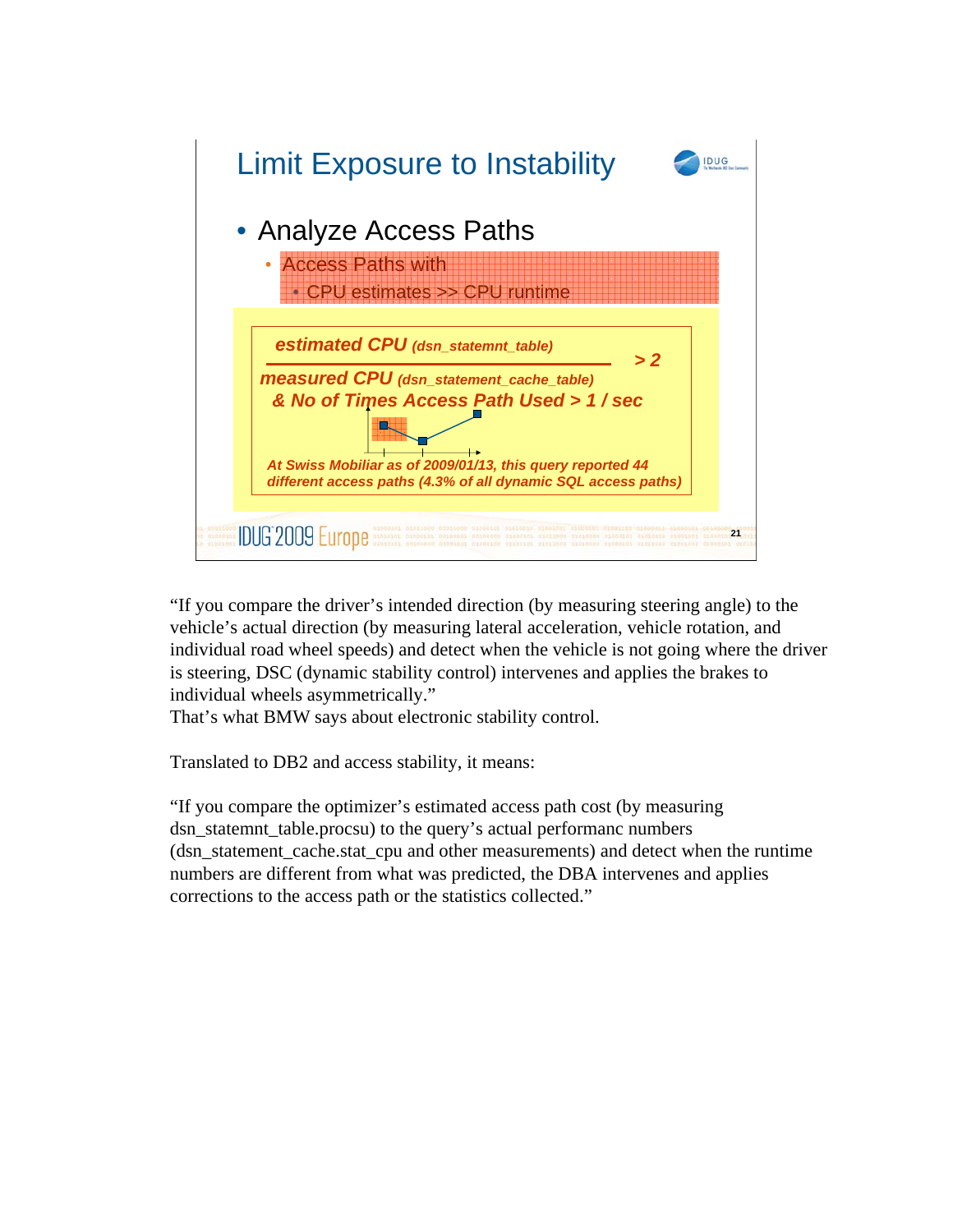

The more the optimizer is challenged, the more likely you are to suffer from access path instability after even minor statistics changes, release or maintenance upgrades.

REOPT(ALWAYS) prepares every execution of a query, which is usually not a useful option on a package level, if there are many statements in a given package. REOPT(ONCE) considers only the first set of literals used for a given query. For object-oriented applications, the first time a query is executed, it uses sometimes specific literals to cache the "common" values of objects. This first execution of a query is often performed at application startup time only, and the literals used during regular life time are different from that first execution.

REOPT(AUTO) balances the pros and cons of REOPT(ALWAYS) and REOPT(ONCE), and is an interesting option to increase dynamic SQL query performance. It automatically reoptimizes the query when predicate filtering changes dramatically, such that table join sequence or index choice may change.

But like all options which change the behaviour at runtime, this option increases access path instability and should therefore be used carefully.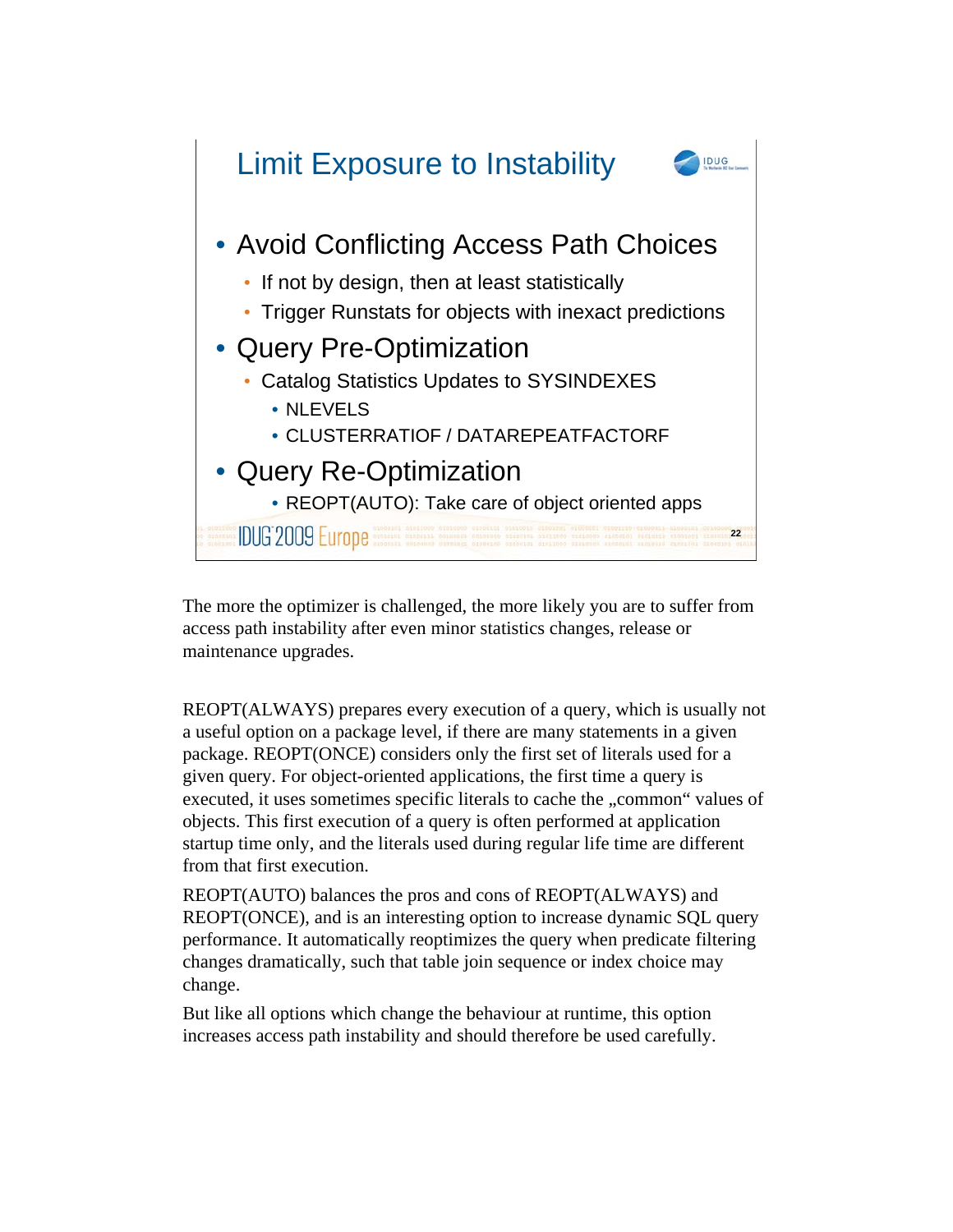

In contrast to static SQL, where access plan management and optimization hints offer some fallback options, there is no fallback for dynamic queries to the execution mode before the latest change.

So, the best option is to avoid the need for fallback, by avoiding conflicting access patch choices, either by design or statistically.

However, be ready for emergency fallbacks by updating catalog statistics, either by re-updating the values from SYSIBM.SYSINDEXES\_HIST and/or SYSTABLES\_HIST and/or SYSCOLUMNS\_HIST, or by directly updating catalog statistics information in emergency cases.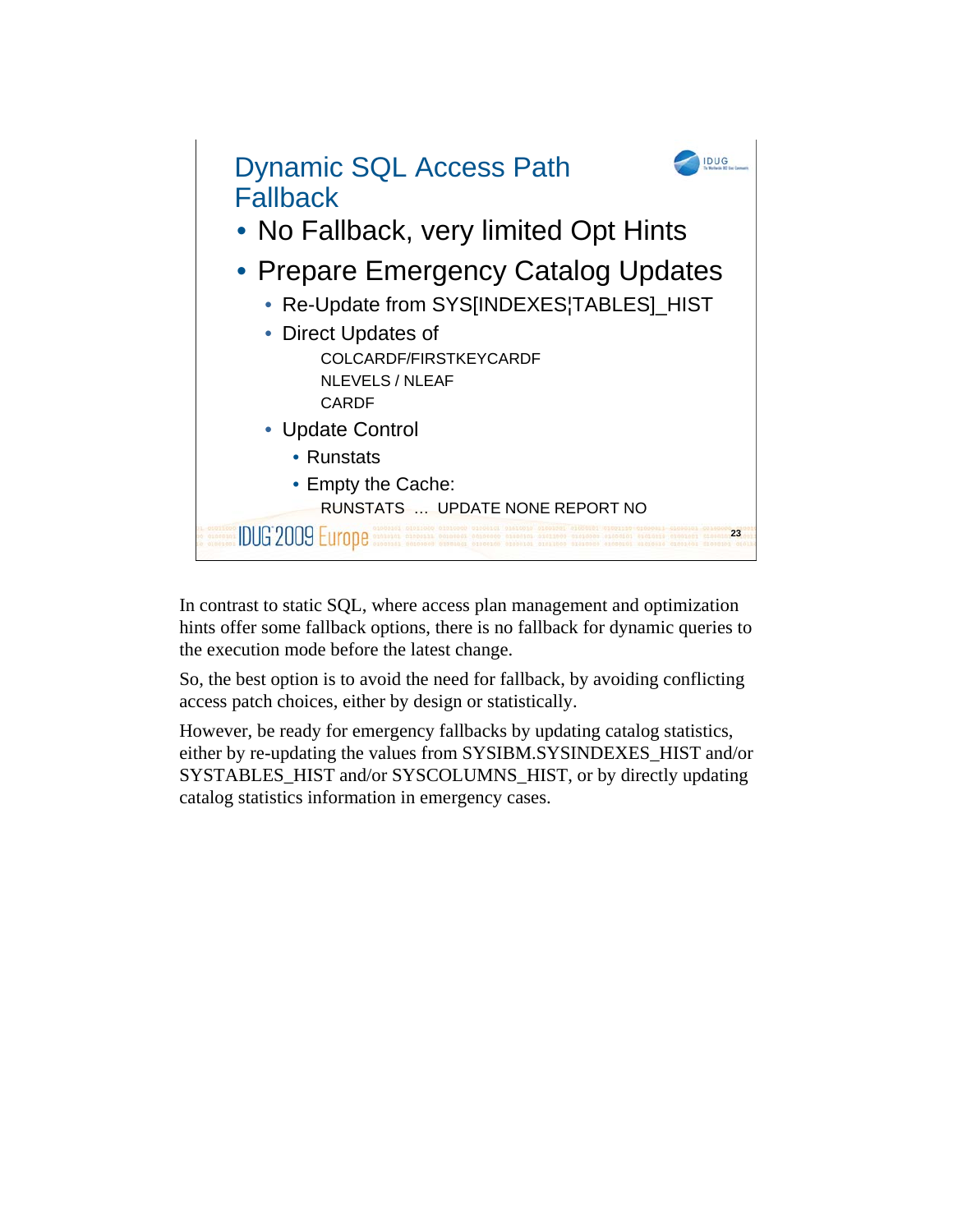| <b>Dynamic SQL Access Path</b><br><b>Fallback</b>                         |                                 |                                                                                         |  |  |  |  |
|---------------------------------------------------------------------------|---------------------------------|-----------------------------------------------------------------------------------------|--|--|--|--|
| <b>Table</b><br>Column                                                    | default value<br>(w/o Runstats) | used by optimizer to<br>calculate cost for                                              |  |  |  |  |
| <b>SYSTABLES</b><br><b>CARDF</b><br><b>NPAGES</b><br><b>SYSTABLESPACE</b> | 10000<br>1+ CARDF/20            | indexscan with low clusterratio<br>indexscan with high clusterratio                     |  |  |  |  |
| <b>NACTIVEF</b>                                                           | 1 + CARDF/20 tablespace scan    |                                                                                         |  |  |  |  |
| <b>SYSCOLUMNS</b><br><b>COLCARDF</b><br><b>HIGH2KEY</b><br>LOW2KEY        | 25                              | FF for $=$ , and range predicates<br>FF for range predicates<br>FF for range predicates |  |  |  |  |
| <b>IDUG 2009 E</b><br>24                                                  |                                 |                                                                                         |  |  |  |  |

This survival guide information helps to identify which tables and columns should be updated in order to force a different access path.

Primarily, the updated values should be taken from the corresponding history catalog table (for example, SYSIBM.SYSTABLES\_HIST).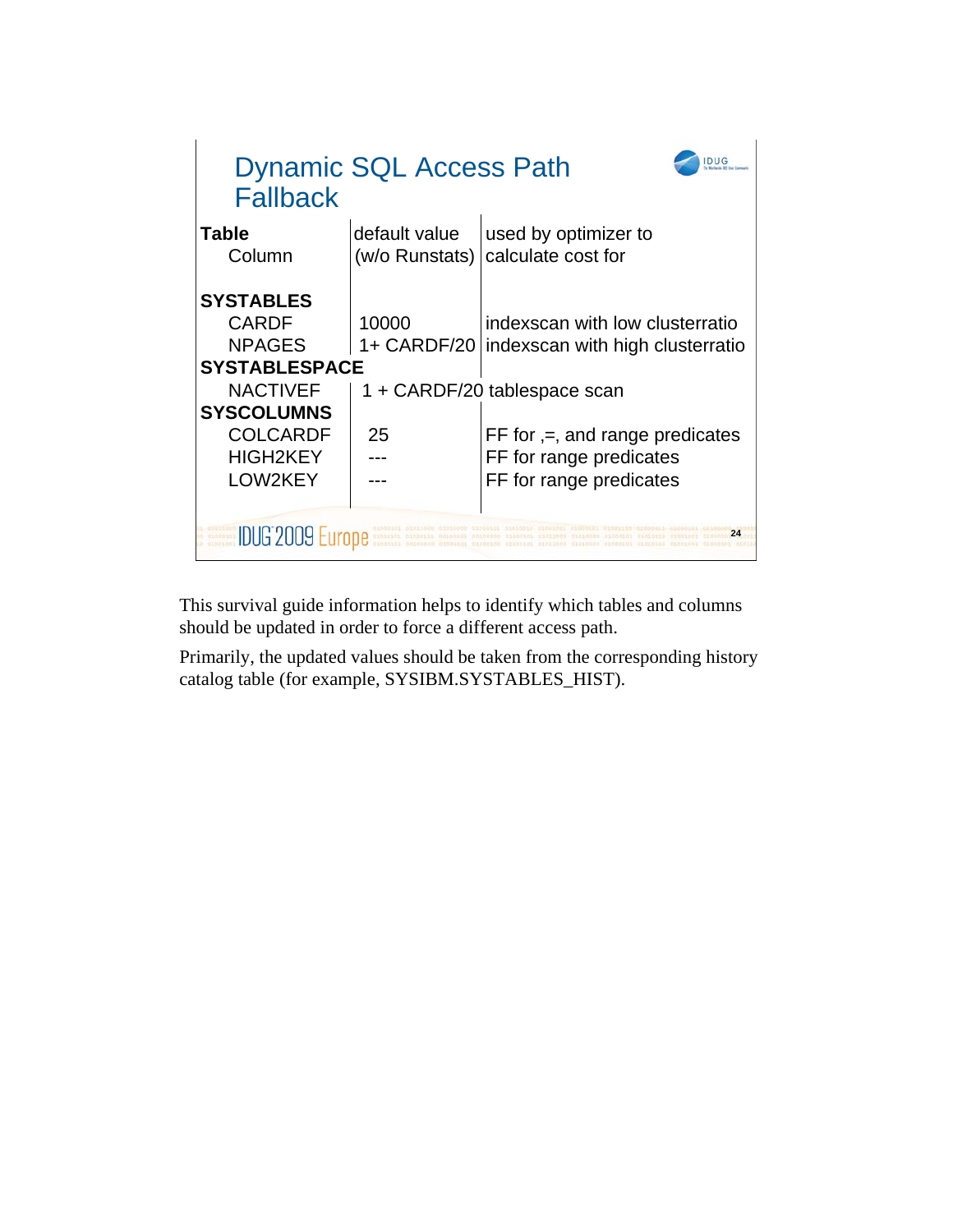| <b>Dynamic SQL Access Path</b><br><b>Fallback</b> |                                 |    |                               |  |  |
|---------------------------------------------------|---------------------------------|----|-------------------------------|--|--|
| <b>Table</b><br>Column<br><b>SYSINDEXES</b>       | default value<br>(w/o Runstats) |    | used by optimizer for         |  |  |
| <b>FIRSTKEYCARDF</b>                              |                                 | 25 | FF for matching index scan    |  |  |
| <b>FULLKEYCARDF</b>                               |                                 | 25 | FF for matching Index Scan    |  |  |
| <b>NLEAF</b>                                      | CARDF/300                       |    | Estimation index I/O cost     |  |  |
| <b>NLEVELS</b>                                    |                                 | 0  | Estimation index I/O cost     |  |  |
| <b>CLUSTERRATIOF/</b>                             |                                 | O  | Estimation for tspce I/O cost |  |  |
| <b>DATAREPEATFACTORF</b>                          |                                 |    |                               |  |  |
| <b>SYSCOLDIST(STATS)</b>                          |                                 |    |                               |  |  |
| NAME / NUMCOLUMNS ---                             |                                 |    | skewed data distribution      |  |  |
| <b>COLVALUE</b>                                   |                                 |    | skewed data distribution      |  |  |
| <b>FREQUENCYF</b>                                 |                                 |    | skewed data distribution      |  |  |
| <b>IDUG 2009</b>                                  |                                 |    | 25                            |  |  |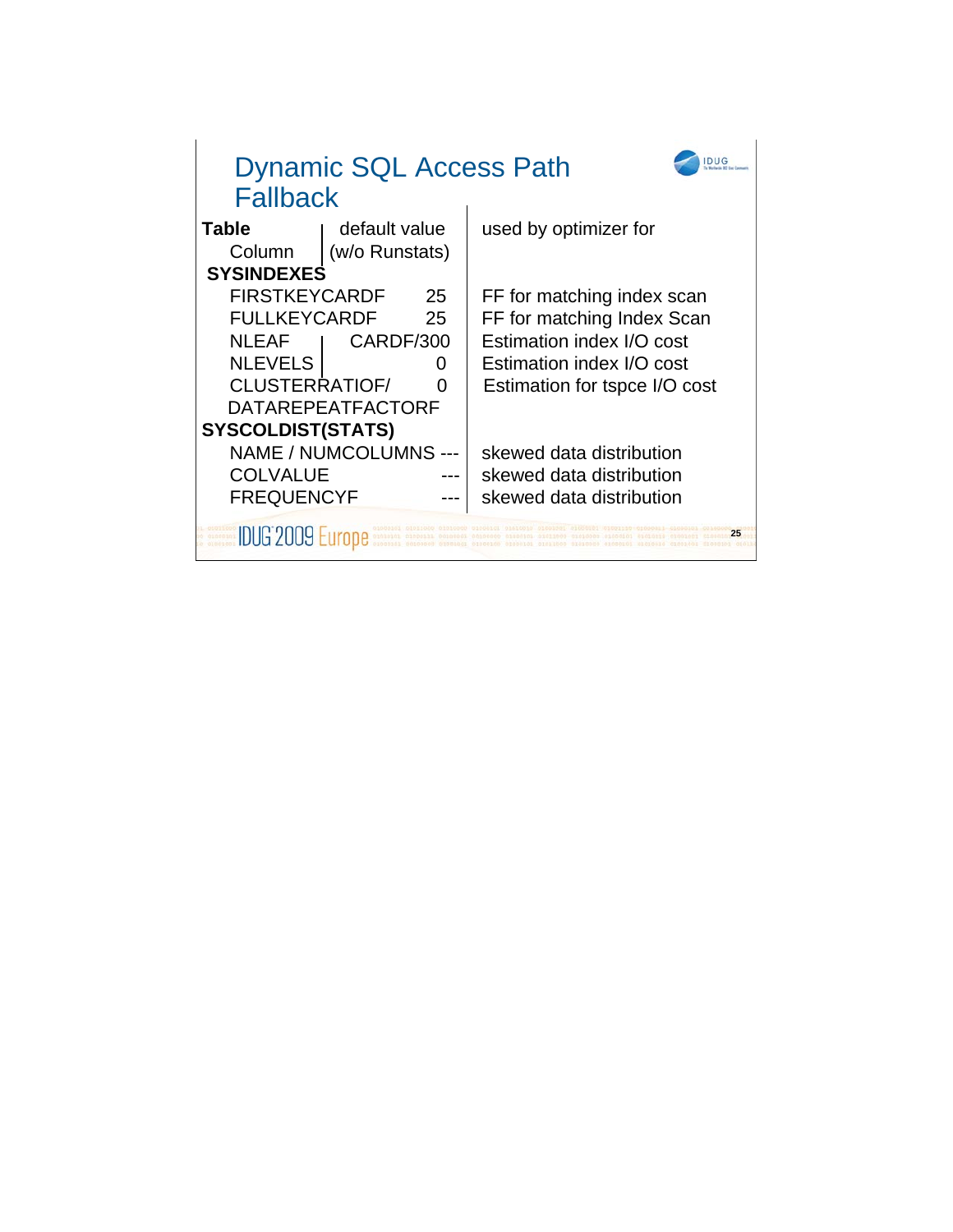| DUG<br><b>Dynamic SQL Access Path</b><br><b>Fallback</b>        |             |                   |                  |  |  |  |
|-----------------------------------------------------------------|-------------|-------------------|------------------|--|--|--|
| <b>COLCARDF example for range predicates</b>                    |             |                   |                  |  |  |  |
| <b>COLCARDF</b><br><b>Filter-Factor</b><br><b>Filter-Factor</b> |             |                   |                  |  |  |  |
|                                                                 |             | for $\lt/\gt$ [=] | for LIKE/BETWEEN |  |  |  |
| $>=$                                                            | 100M        | 1/10,000          | 3/100,000        |  |  |  |
| $>=$                                                            | 10M         | 1/3,000           | 1/10,000         |  |  |  |
| $>=$                                                            | 1M          | 1/1,000           | 3/10,000         |  |  |  |
|                                                                 | $= 100,000$ | 1/300             | 1/1,000          |  |  |  |
| $>=$                                                            | 10,000      | 1/100             | 3/1,000          |  |  |  |
| $>=$                                                            | 1,000       | 1/30              | 1/100            |  |  |  |
| $>=$                                                            | 100         | 1/10              | 3/100            |  |  |  |
| $>=$                                                            | 2           | 1/3               | 1/10             |  |  |  |
|                                                                 |             |                   |                  |  |  |  |
| $\leq$                                                          |             | 1/3               | 1/10             |  |  |  |
| <b>IDUG 2009 Eu</b><br>26                                       |             |                   |                  |  |  |  |

This is DB2's documented estimation to estimate range predicate filter factors, if there are no literal values available.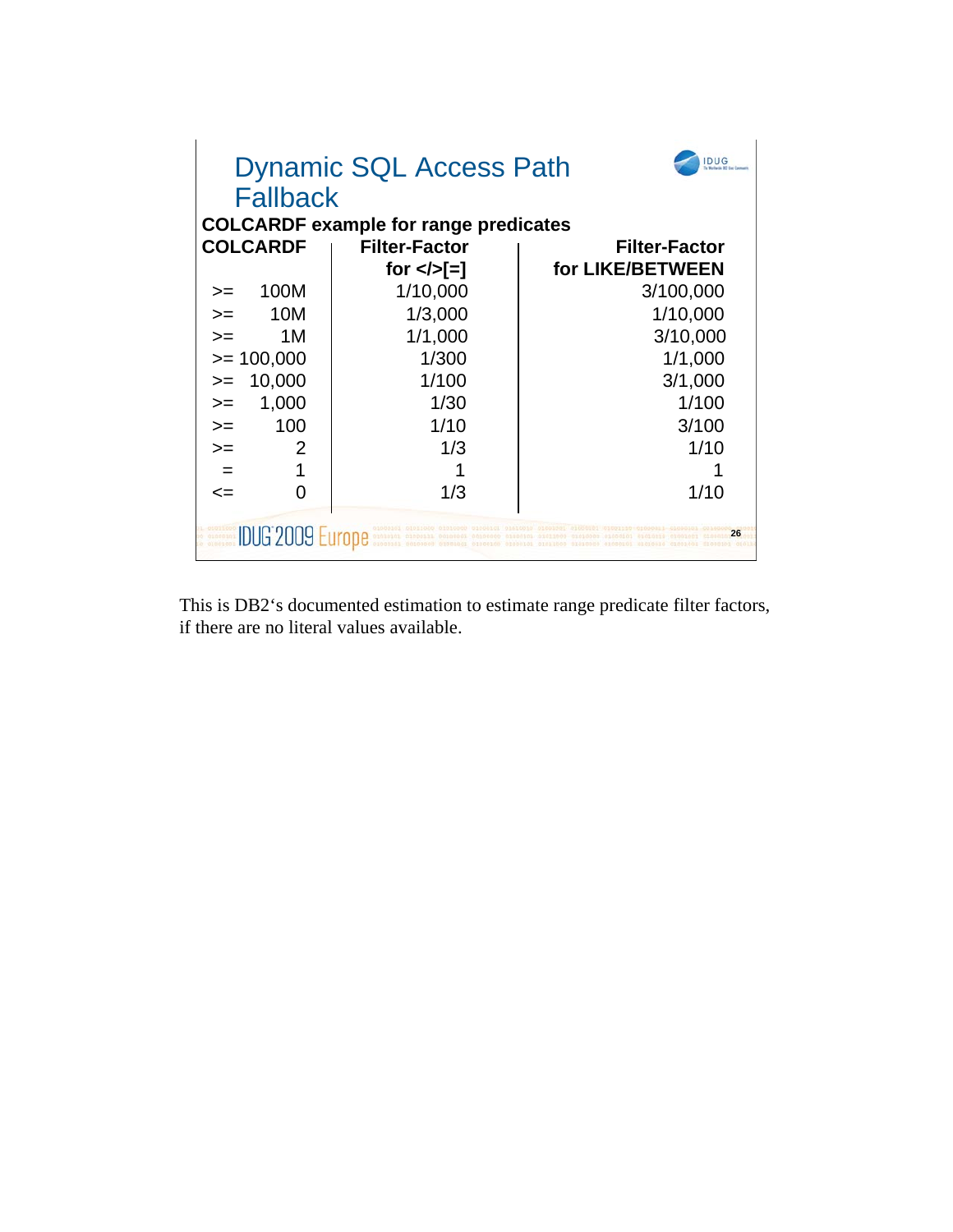

"Normally, Dynamic Stability Control (DSC) helps to deliver optimal traction; but with M drive, DSC can also be set to track oriented M Dynamic Mode (MDM), which allows for more wheel slip and yaw angle. Optional Electronic Damping Control (EDC) can be set to comfort, normal or sport, depending upon your preferred handling settings and the surface of the road. Also engine response can be tweaked via a button in the center console which calls up normal, sport or sport plus programs. "

This statement is taken from BMW's website to emphasize the tuning options of their M3 sports car.

A similar idea is to have different "*optimization profiles*" for different *types of applications*, for example an "*access path stability*" profile without the latest catalog statistics enhancements versus an "*access path peak performance*" profile including all options such as REOPT(AUTO),

DATAREPEATFACTORF, up-to-date statistics without any additional updates, Zparm NPGTHRSH=0, etc.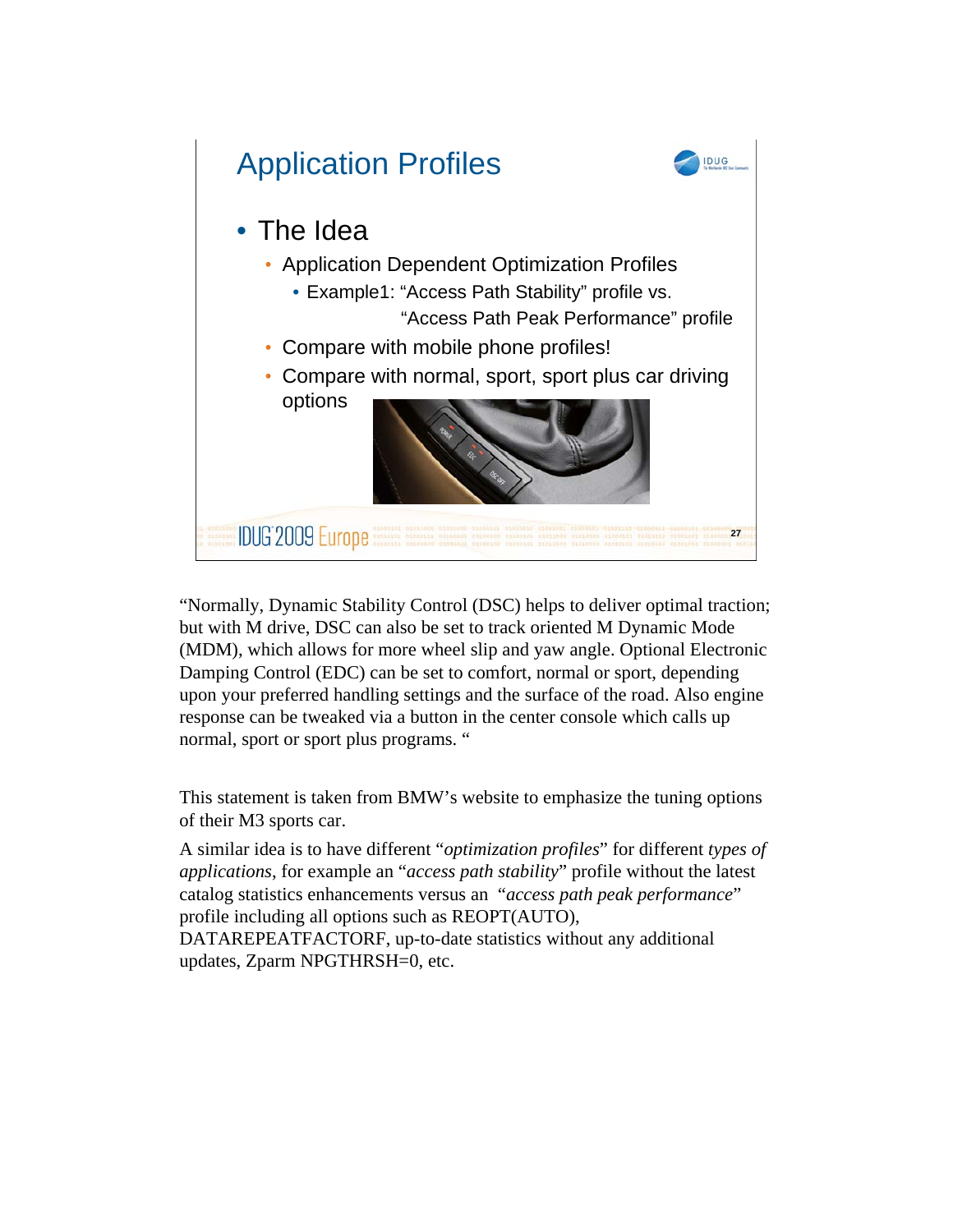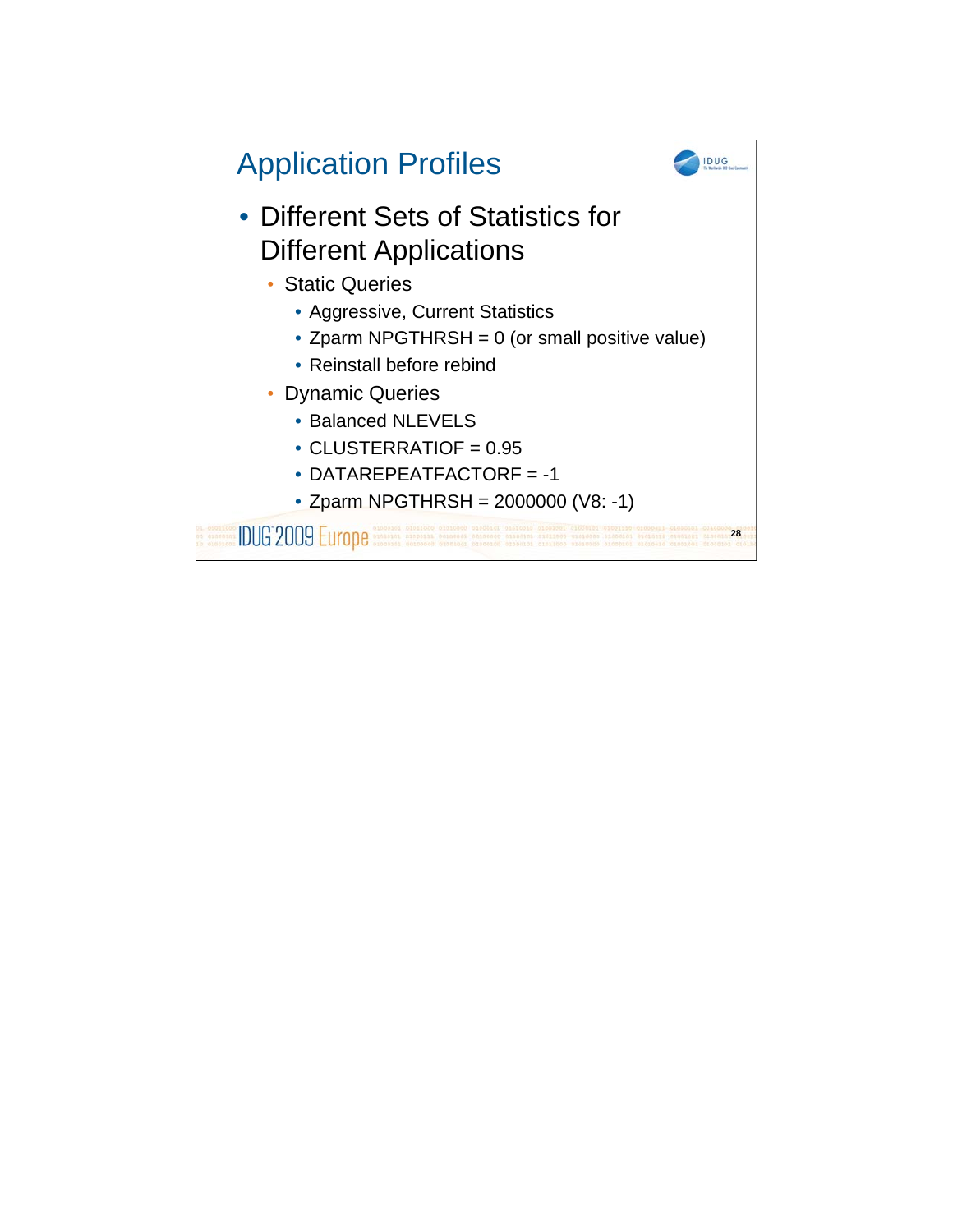

Another statement from BMW: "Many DSC (dynamic stability control) systems haven an "off" override switch so the driver can disable DSC, which may be desirable when badly stuck in mud or snow, or driving on a beach.However, DSC defaults to "on" when the ignition is re-started. Some DSC systems that lack an "off switch" can be temporarily disabled through an undocumented series of brake pedal and handbrake operations".

At least, this sounds not unfamiliar to DB2.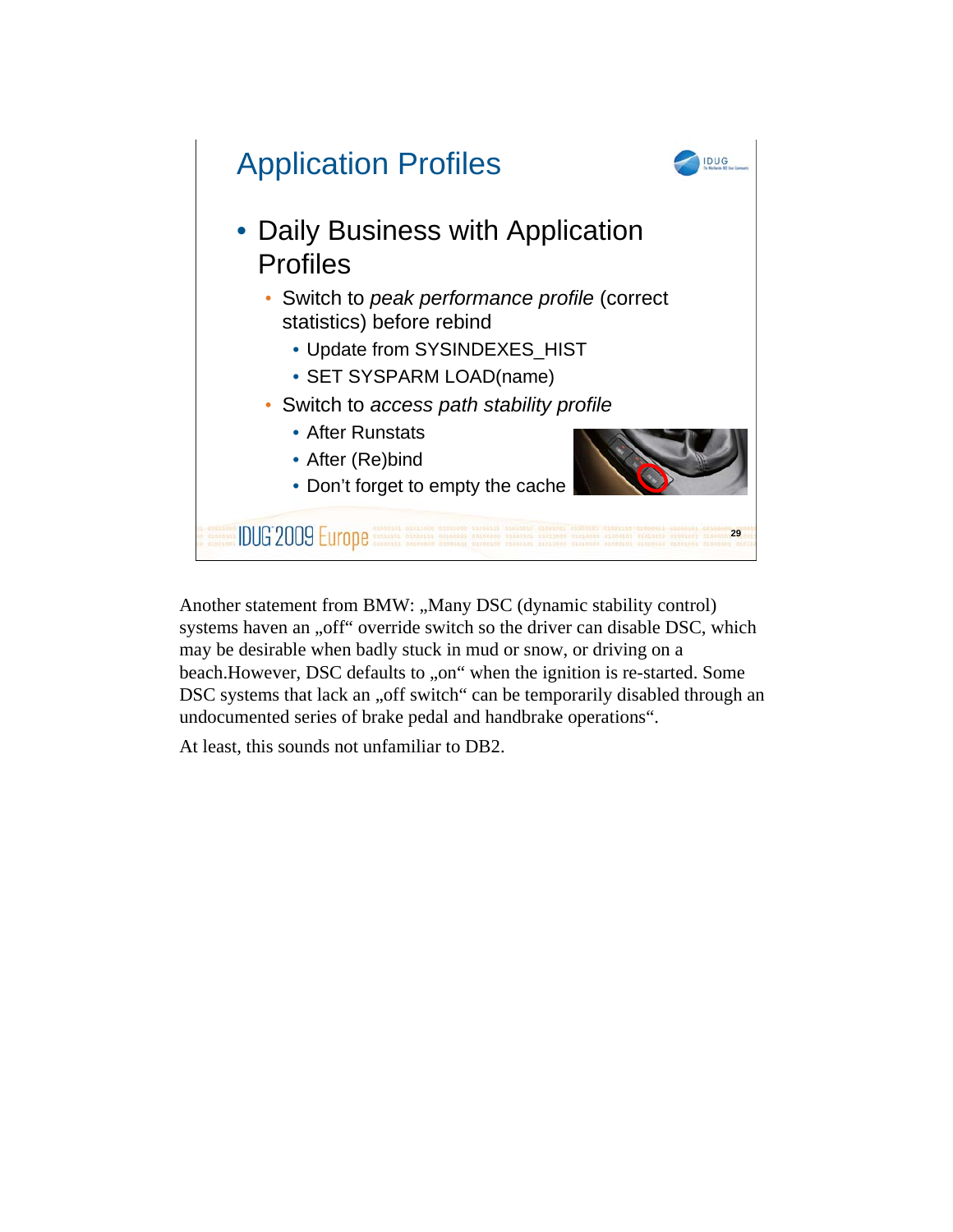

Look into DB2 V9.1 Administration Guide, chapter 24 "Monitoring SQL performance", section ,,Monitoring and optimizing queries with profile tables" for further details and explanations.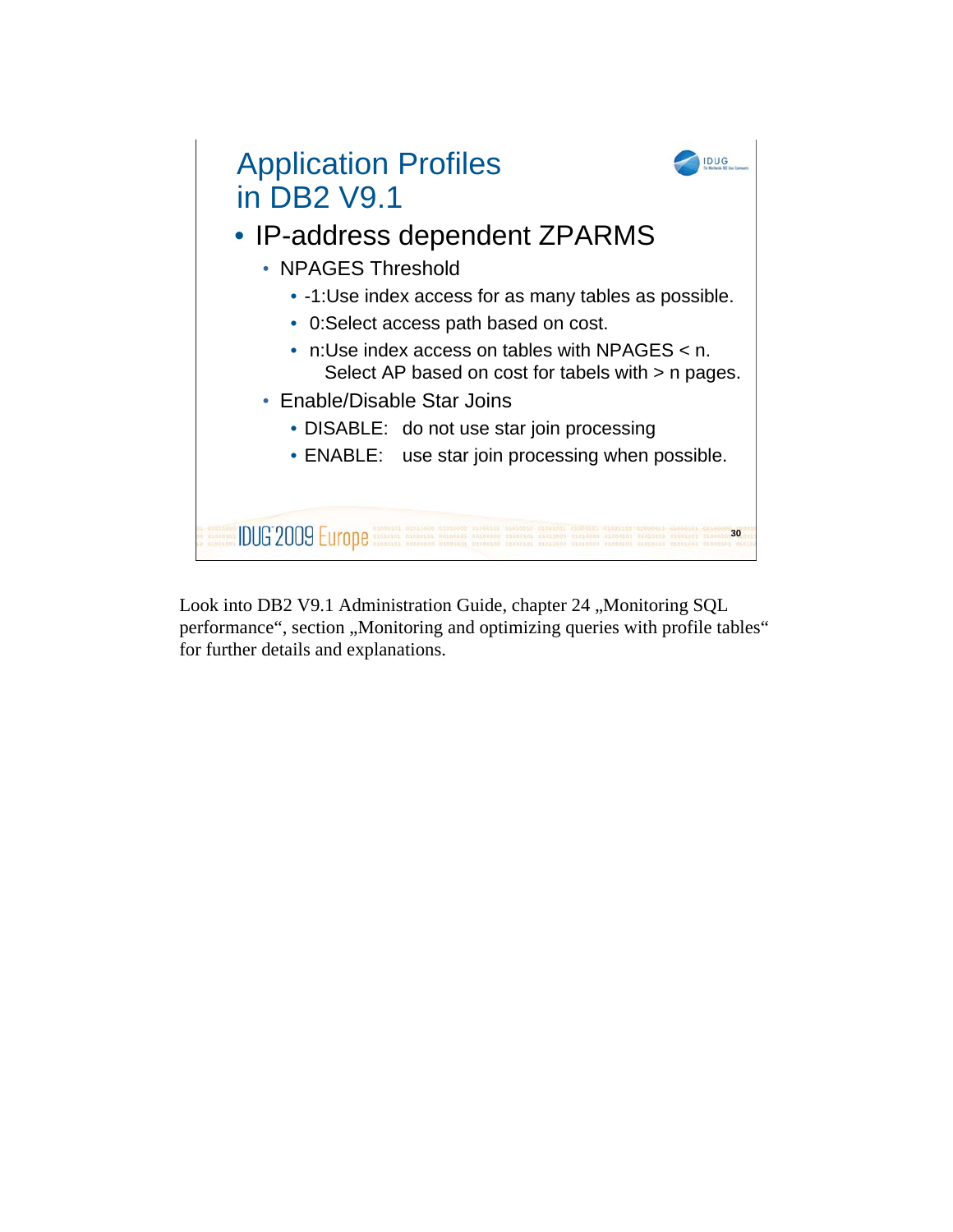

The new DB2 z/OS V9.1 profile tables are designed to be used by optimization service center (OSC), and in order to highlight queries (statically and dynamically bound) which reach user-defined thresholds such as CPU limits. Additionally, these tables might contain IP-address specific (or plan/package based) modifications to subsystem parameters.

To activate this functionality (in DB2 z/OS V9.1 NFM only):

- 1. Create table SYSIBM.DSN\_PROFILE\_TABLE
- 2. Create table SYSIBM.DSN\_PROFILE\_HISTORY
- 3. Create table SYSIBM.DSN\_PROFILE\_ATTRIBUTES
- 4. Create table SYSIBM.DSN\_PROFILE\_ATTRIBUTES\_HISTORY

5. Create a profile for the statements you want to assign new subsystem parameters, and set PROFILE\_ENABLED to , Y'.

6. Start the profile by executing –STA PROFILE command.

7. Deactivate this functionality by either

7a. Issuing the STOP PROFILE command (to stop all profiles) 7b. Setting PROFILE\_ENABLED= $N^{\prime}$  for a specific profile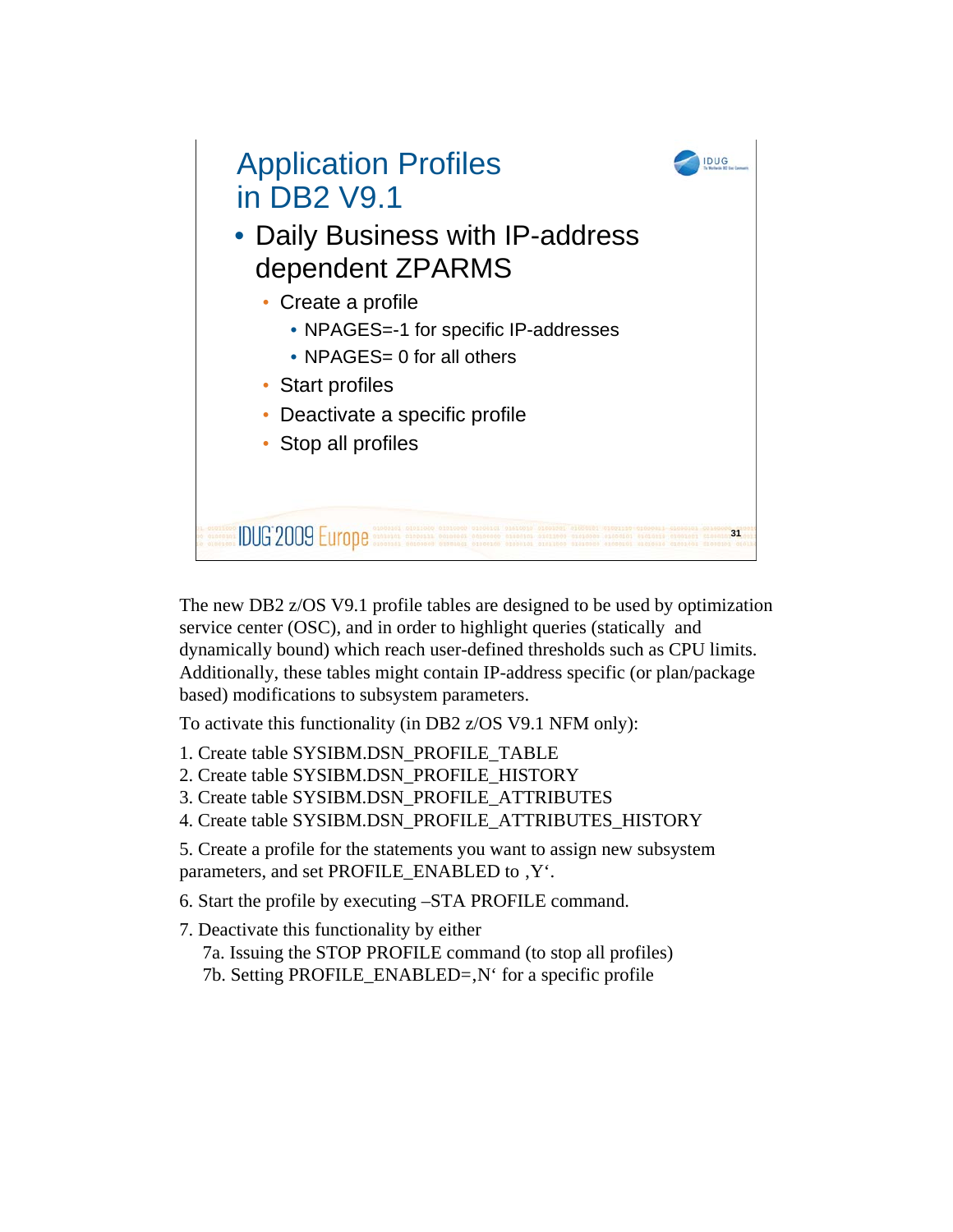

Where *query tuning* is likely to be considered as a part of performance management, the art of *access path stability* is a discipline of high availability management.